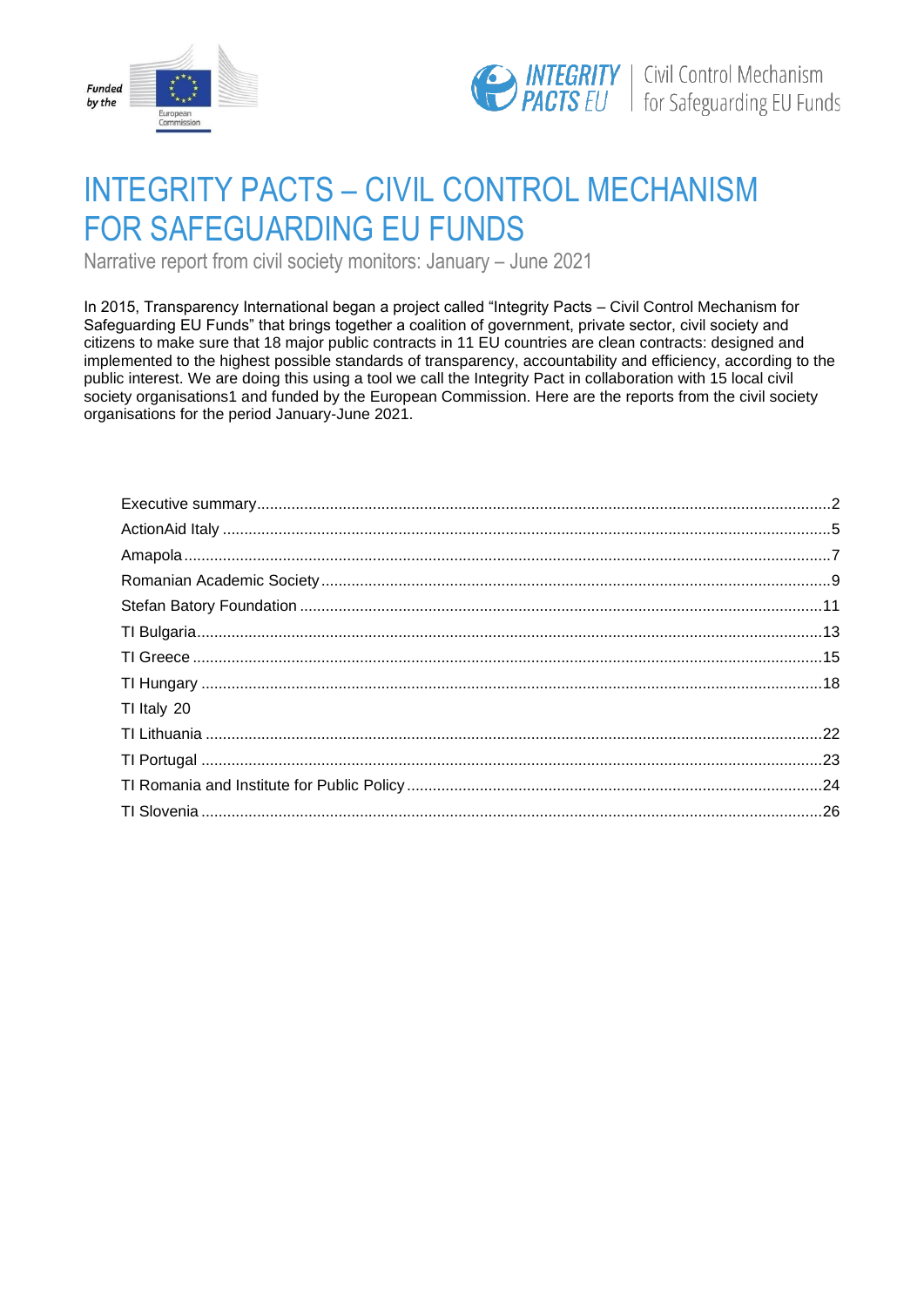# <span id="page-1-0"></span>EXECUTIVE SUMMARY

The project entered its closing year and is set to meet the project's objectives. The reporting period January – June 2021 was characterised by important milestones, such as the publishing of a decision-maker guide towards the inclusion of Integrity Pacts in the new EU programming period, advocacy efforts at the national level, and a stronger online visibility of the project. In parallel, the monitoring of the 18 IPs has continued at a steady pace with some setbacks that were promptly addressed.

As of end of June 2021, out of the 18 Integrity Pacts being implemented, 4 were successfully accomplished – the technical assistances in Czechia and Italy, the hospital renovation in Slovenia, and the M6 highway in Hungary. The monitoring of the tramway construction in Riga was terminated in previous reporting periods. In addition, the works on the railway modernisation in Poland are in an advanced stage, but an ongoing dispute over the hand-over certificate maintains the Integrity Pact active. Most of the remaining monitored project are in their implementation stage with several others planned to be finalised in the next reporting period (such as the monastery renovation in Portugal and the museum in Italy). Only one Integrity Pact is progressing at a slower pace – the e-catalogue project in Romania. In this case, the tender previously published in December 2020 was withdrawn and will need to be published once again.

The project confirms how the role of independent monitors is not only important to safeguard public procurement from fraud and corruption, but also to contribute to important policy and legal reforms at the national level. During this reporting period, TI Greece, TI Lithuania, TI Slovenia, TI Bulgaria, TI Romania and TI Portugal actively participated in consultations for new draft laws, procurement acts, new national anti-corruption strategies, and openly discussed policy gaps with decision-makers. Partners advocated for more transparency in the management of public resources.

As the project is nearing its end, the focus shifted towards the extraction of project learnings, their dissemination to EU and national decision-makers, and the increase of advocacy efforts. The case in point is the Integrity Pacts brief *Safeguarding EU-funded investments with Integrity Pacts: A decision-maker's guide to collaborative public contracting monitoring*, which was a joint effort by TI-S and project partners. The brief collects the first learnings from the project and aims to help EU authorities embed Integrity Pacts in their programmes in order to safeguard strategic investments under the Multiannual Financial Framework 2021-2027 and recovery funds. After its publication in March in 16 languages, TI-S coordinated an advocacy campaign with project partners at the national level. In parallel, the Strategic Brief was a useful resource for the European Commission to sharpen the negotiations with EU Member States of their partnership agreements and operational programmes. Finally, in the first months of the year, DG REGIO and TI-S held separate meetings with partners from Italy, Slovenia, and Bulgaria to analyze project learnings and viable approaches for scaling-up the pilot in these countries.

In the current reporting period significant progress was achieved on a number of key activities that will close the project. The package of learning and knowledge products is being prepared at a fast pace: key information from monitored projects is being collected and analysed, impact stories on the most emblematic learnings are taking shape, the board game *Tender Defender* is being finalised, and the works for a new innovative red flags EU platform have begun. To accompany the launch and dissemination of these important deliverables, a communication campaign foresees for the second half of the year several European, national, and closing events, the publishing of web features, blogpost, and case studies presenting key aspects of the monitors' work, coupled with a strong presence on the European and national level.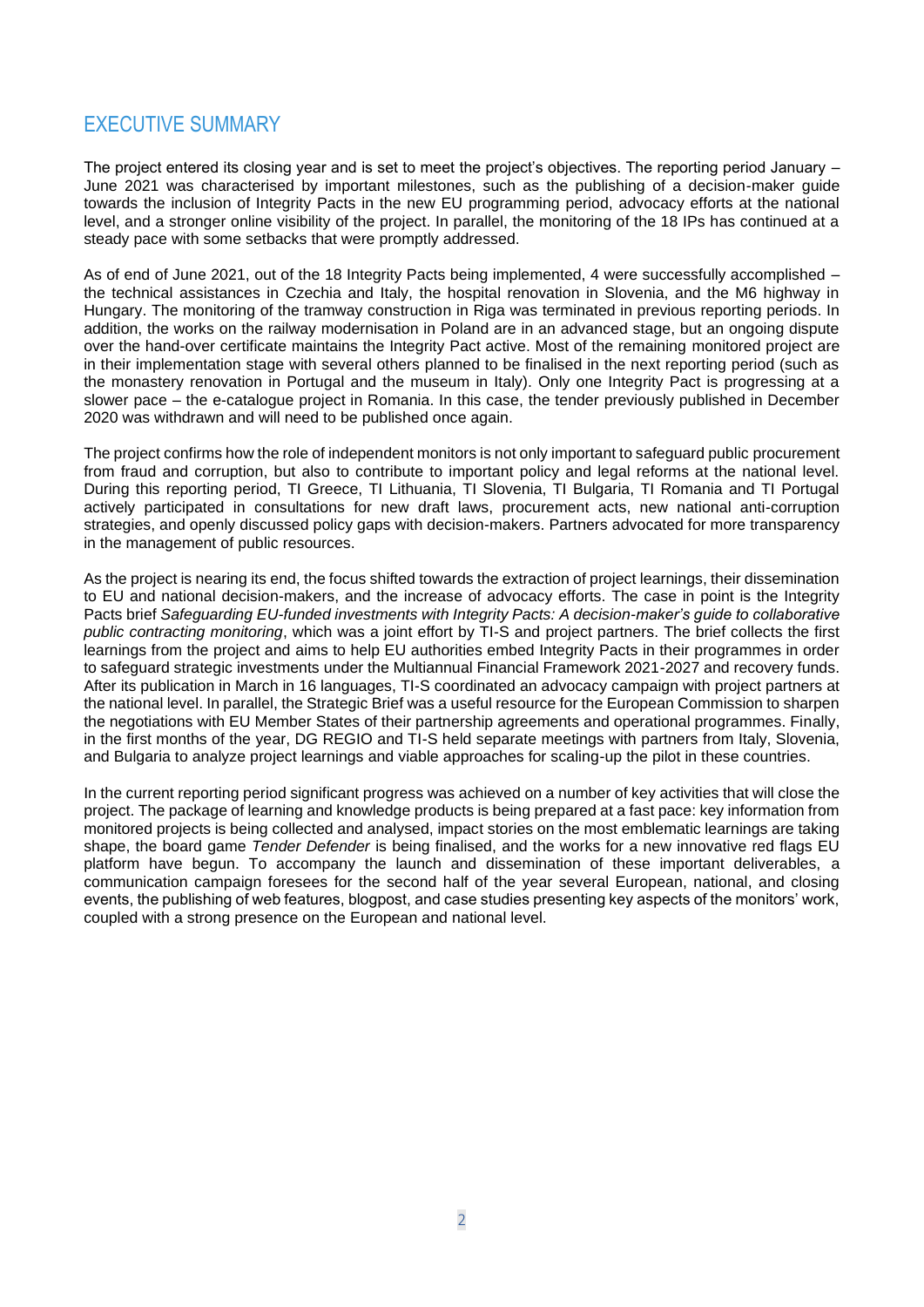# Status of monitored projects

The following graphics illustrate the changes in the status of monitored projects during the reporting period. The progress of the monitored projects is graphically represented on a scale from dark green (the most advanced stage) to orange (the tender preparation of the monitored procurement) and grey (the terminated IP).



# Status of monitored projects as of 31 December 2020

# Status of monitored projects as of 30 June 2021



Most of the monitored projects are in their implementation stage. Independent monitors are therefore contributing to monitor the provision of services and goods according to the contractual obligations signed between contractors and contracting authorities. As the graph below shows, the final timeline of the monitored projects is becoming clearer. By the end of the project in December 2021, it is expected that 10 projects will be

<sup>1</sup> Project implementation completed, TI-Slovenia currently monitoring the project's ex-post evaluation.

<sup>&</sup>lt;sup>2</sup> On 26 January 2021 the CA informed TI-HU about the decision to finance the construction of the M6 highway from national budget instead of EU funds, so TI-HU concluded the monitoring activities.

<sup>&</sup>lt;sup>3</sup> The construction works are reaching their conclusion, but ongoing negotiations between the CA and the contractor over the payment of unfinished subway works might extend the coverage of the Integrity Pact.

<sup>4</sup> Three out of six tenders monitored by TI-LT are concluded.

<sup>5</sup> One of the four tenders monitored by ActionAid is concluded.

<sup>6</sup> The CA will terminate the contract with the current contractor and will invite the remaining bidders (in bidding order) to accept and sign a new contract. If that process is not successful the project will be re-tendered.

<sup>&</sup>lt;sup>7</sup> The first tender (renovation of the monastery door and shop - MA02) is concluded. The second tender (conservation and restoration of the west and north facades - MA01) is under contract implementation, expected to be concluded by July 2021.

<sup>&</sup>lt;sup>8</sup> The executive project design of the biomasses intervention is in the implementation phase.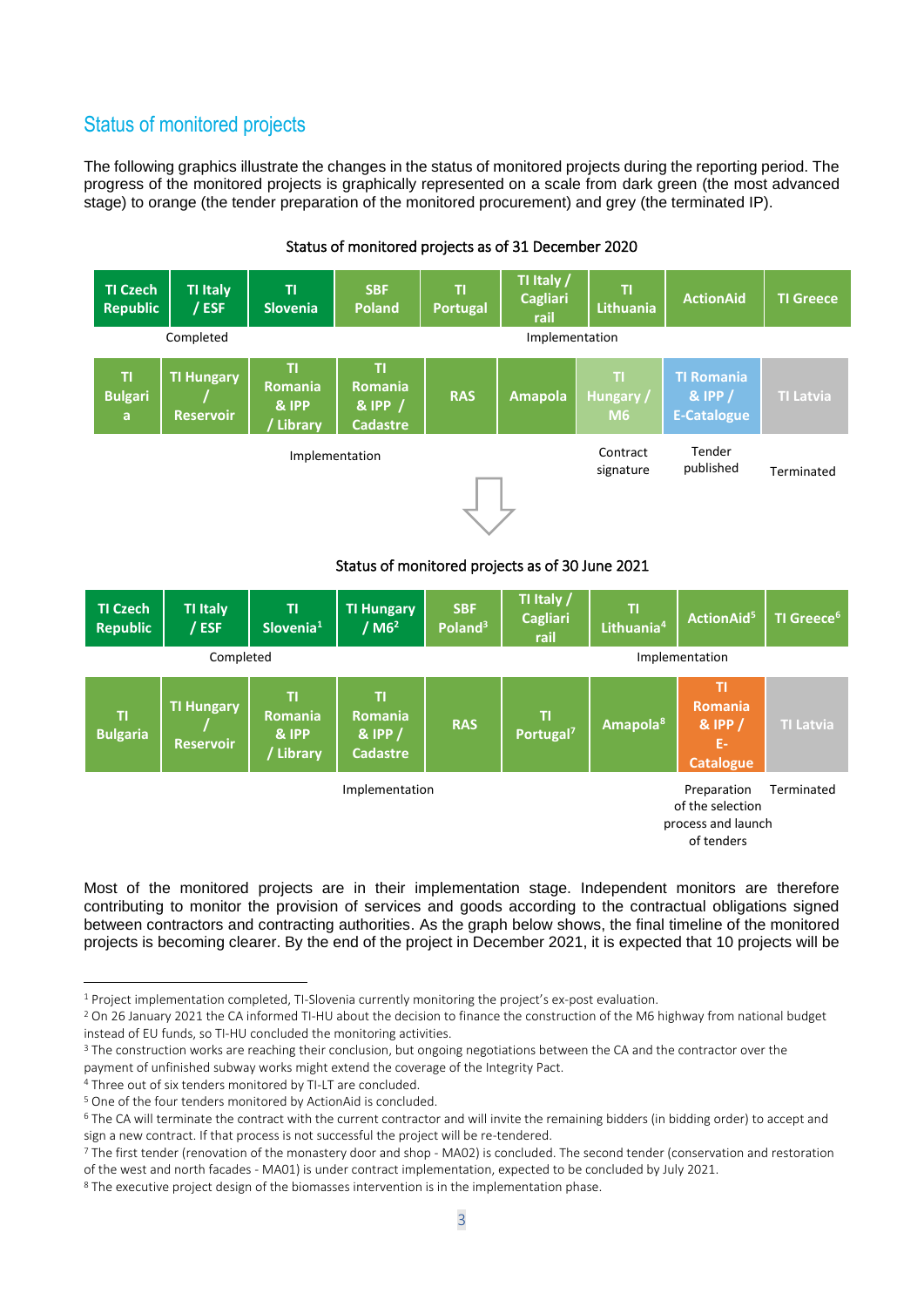concluded, although some not throughout the whole reporting period (i.e. the monitoring of the M6 highway in Hungary has finished at the contract award phase).

There are important developments that took place in the current reporting period that are worth mentioning. In **Poland**, there is currently a negotiation between the contractor and the contracting agency on the validity of the hand-over certificate. This negotiation is important, because the completion of the certificate will also officially conclude the Polish integrity pact. Currently the negotiation was not resolved, therefore the work of the independent monitor is still active. In **Hungary**, the government decided to finance the works for the construction of the M6 highway through national funds. As a consequence, the signed integrity pact is no longer valid and in place. The project monitored in **Greece** is in a delicate situation. The Ministry of Infrastructure and Transport accepted both claims filed by the Contractor (ministerial decisions issued for the cessation of works – 24/5/21 and for the dissolution of the contract-8/6/21). The CA is moving forward with the termination of the contract with the current contractor and will invite the remaining bidders (in bidding order) to accept and sign a new contract. If that process is not successful, the project will be re-tendered (the termination of the contract has not been published yet). In any case, it is very unlikely that the independent monitor will be able to follow the implementation of works. Finally, in **Romania** the tender for "The Integrated System for School Management" (the e-catalogue) suffered a set-back. Despite the tender being published in December 2020, it was later withdrawn after receiving comments from the National Public Procurement Agency in the ex-ante control process. In this case, TI Romania and IPP continue cooperating with the contracting authority and following the developments of the tender publication.

Allowing maximum transparency and information sharing on the monitoring activities remains a high-level priority for the IP monitors. In the current reporting period, three monitoring reports were made publicly available: 2 reports for the local development in Sicily and one for the flooding prevention system in Greece. Detailed information on each of the monitored project can be found in Annex 2 of this report.



#### **Estimated duration of projects monitored as of 30 June 2021**

\*The monitoring of the M6 project concluded in January 2021

\*\*The project will be rescheduled

\*\*\*One tender will be rescheduled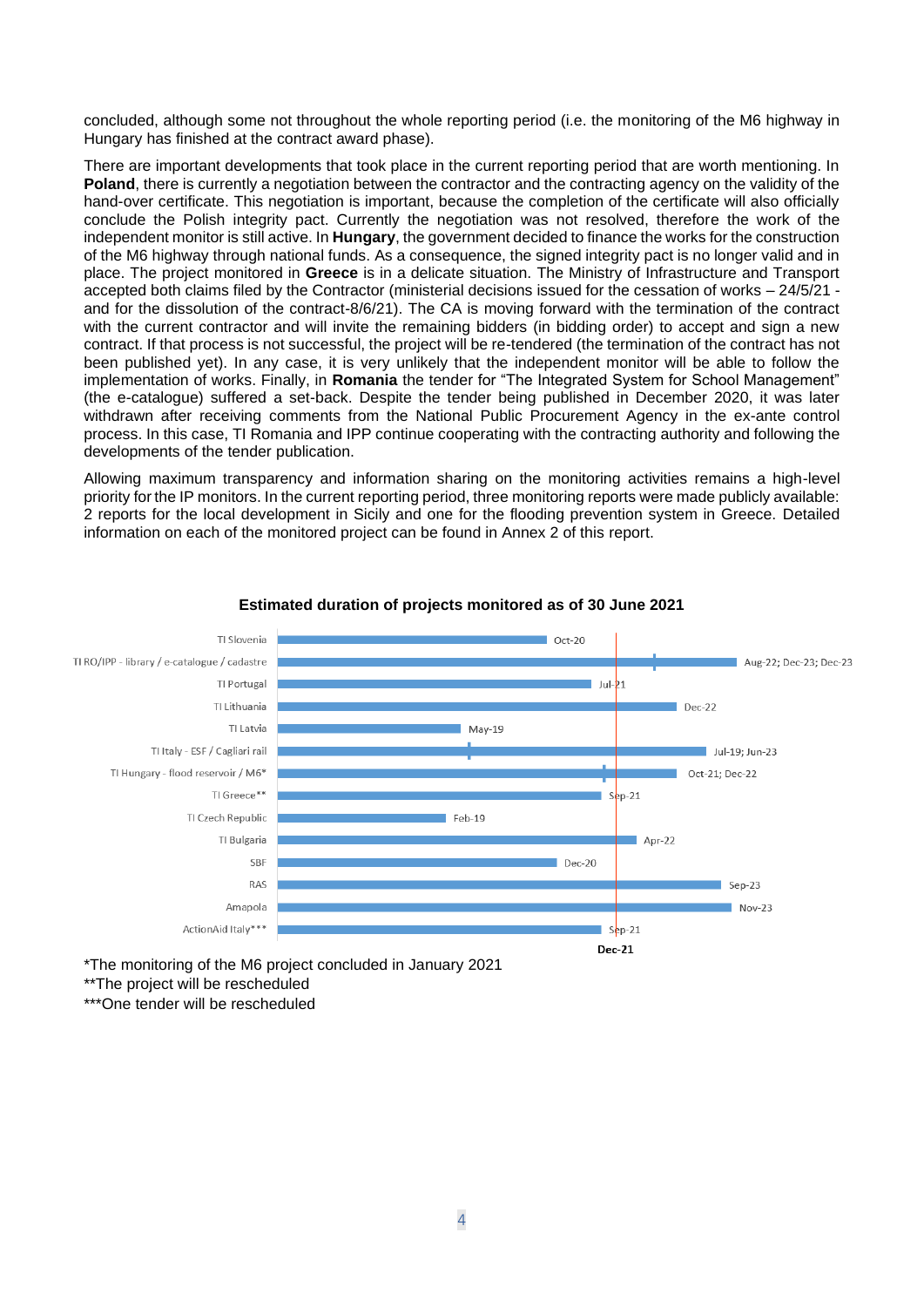# <span id="page-4-0"></span>ACTIONAID ITALY

### **Monitoring activities**

#### Intervention in the Archaeological Park

The call for tender related to the lot 2 for services is still waiting for the decree to enter in a contract. ActionAid do not have news about the time of issuing. As the project is going to end, they think they will not be able to monitor that procedure (see also information log n° 43).

The execution plan needs to be updated as it was decided to no longer create a room of the Museum dedicated to the White House excavations. Meanwhile, the Sybaris' Museum and Archaeological Park have become an autonomous institution, so that it needs new parameters to be compliant with: visual identity, criteria for the exhibition. Moreover, the services and the supplies provided by the II lot have to be updated based on the different technologies currently available.

#### Intervention in the National Museum

The second lot for services started on the 7th of January after some changes in the execution project, dealing with the new graphic identity and different exhibition criteria required by the Museum as in the 2020 it became an autonomous institution. Moreover, some adjustments in the multimedia to be realised were needed. In fact, some progresses in digital technology have been realised since the year 2016, when the execution project was approved. Particularly, the pandemic requires to avoid any touch screen, so a new kind of technology has to be applied to the multimedia, based on a remote sensor of movement to allow the visitors to interact with the multimedia without touching them. The execution phase should have finished on the 2nd of June, but the pandemic slowed it so the deadline has been put off on the 15th of September (see also information log n° 44).

After the end of the pandemic restrictions, ActionAid have scheduled a field visit together with the technical advisor to assess the progress of the lot 2. During this field visit, ActionAid also will meet some representatives of the Contracting Authority and the Museum's Director to establish how to organize the final event, which will be a guided tour in the Museum to show the new exhibition and multimedia to the public. This will take place after the end of the works (see above).

# **Activities to communicate and promote integrity pacts**

In January, ActionAid participated in an interview by Professor Carmela Barbera of the University of Bergamo aimed to collect information on the Italian experiences of civic audit. There has been also a dissertation that rearranged and extended the results of that survey<sup>9</sup>.

On the 17<sup>th</sup> of May, ActionAid did a lesson about the Integrity Pacts and transparency in public contracting at Sapienza University (Rome).

A short article about the main clauses of the Sybaris' Integrity Pact was published on TI Italy's website $^{\rm 10}$ .

ActionAid participated in the completion of the board game on the public procurement together with the Italian partners and TI-S: the Italian version will be published online by mid-July; the English version will follow in August.

# **Social accountability work (working with affected communities)**

Unfortunately, the pandemic prevented ActionAid to do field visits and slowed the works for the completion of the intervention 2 (Museum). Nevertheless, ActionAid succeeded in engaging people through online interactions: they organised two online meetings to agree the bullet points to be discussed in a final event inperson together with the two Sole Responsibles for the monitored procedures. Particularly, the main topics of interest by the affected communities have been:

<sup>9</sup> Title: Caratteristiche, attori, processi e impatti dell'Audit civico: analisi comparata di alcune esperienze italiane; Author: Milena Costantino.; Faculty: UNIVERSITÀ DEGLI STUDI DI BERGAMO, Dipartimento di Scienze Aziendali, Corso di Laurea Magistrale in Economia aziendale, direzione amministrativa e professione (Classe n. LM -77 – Scienze economico – aziendali).

<sup>10</sup> https://protect-eu.mimecast.com/s/pzA7C1j0lskMoQKfLHGbh?domain=transparency.it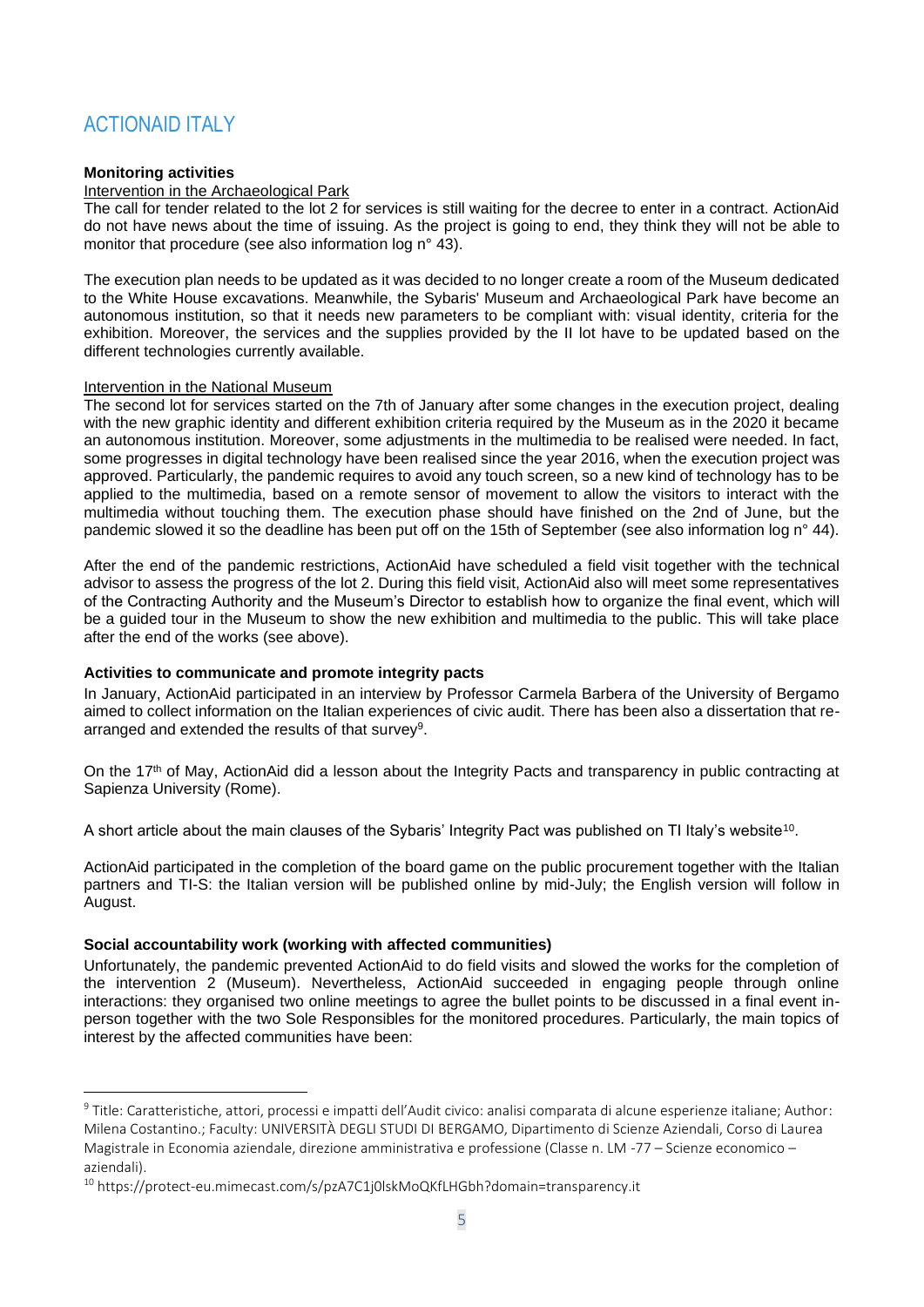- A final evaluation of the works realised by the monitored interventions, particularly a live discussion with the Sole Responsible about the participative assessment of the informative panels realised in the Archaeological Park thanks to the intervention 1 (see the previous narrative report). This debate may be very useful as some informative panels are being realized for the new Museum's exhibition thanks to the intervention 2;
- The development of the Archaeological Park and Museum, as they are now managed by an autonomous administration. Particularly this topic deals with the improvement of the communication strategy, the difficulties in accessing the area from the main road, the resolution of the yearly flooding of the area and the conservation of the monuments.
- Civic monitoring, particularly how to keep engaging affected communities in the management, promotion and development of the cultural heritage of this area.

Regarding the last two points, ActionAid asked the Museum Director to join the debate with the affected communities, even if he is not directly involved in the Sybaris' Integrity Pact.

#### **Advocacy**

ActionAid joined an online meeting with the DG Regio representatives to talk about how pushing up the integrity pact 2.0 in the next programming period. After that, together with Amapola and Transparency Italy, ActionAid produced a brief report with the main lessons learned piloting the IP in Italy and some proposals to spread the use of the integrity pact 2.0.

ActionAid have shared a summary of this proposal with Paolo Esposito, the new director of the Italian Agency for Cohesion Policy during a meeting that took place on the 30th of June: he may create a direct link with the Managing Authorities of the Operational Programmes of the next European budget period (they have not been appointed yet).

#### COVID-related activity

The legal analysis of the changes in the national procurement code due to the "Simplification Decree" (provisional law aimed at making public procurement procedures faster) was closed in March. The related survey that involve the public officiers responsible for the Transparency and Anti-Corruption plane of the Italian Municipalities is going on. The survey wil be closed in mid-July.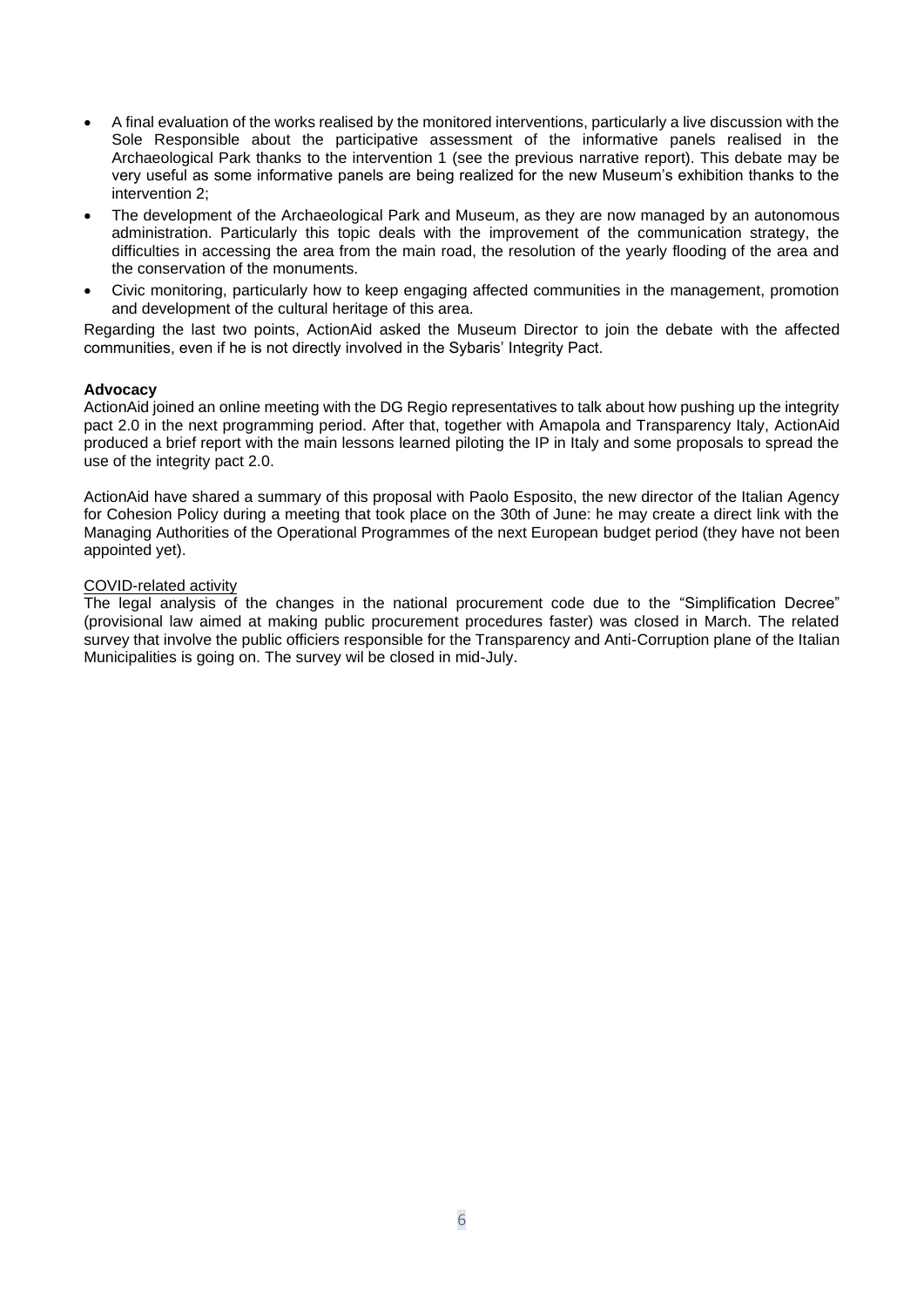# <span id="page-6-0"></span>AMAPOLA

# **Monitoring activities**

Monitoring reports were published at the beginning of January for both energy and education procedures.

#### With regard to energy, monitoring continued across three areas:

1) Executive design for the construction of biomass platforms (AIMA19).

The executive design of the plants is underway. This design is taking longer than expected due primarily to two issues that have emerged:

- following the first design layouts, the technical firm that won the contract<sup>5</sup> and was assigned the executive design, pointed out how the available budget was insufficient to achieve what was planned (6 plants for the valorisation of biomass). This is entailing continuous exchanges with the Contracting Authority to find a design solution that meets the Framework Programme Agreement in which the intervention is included and simultaneously remains within the budget (3 million euros). Currently, the solution identified is the construction of 3 plants to be combined with 3 support platforms to optimise productivity and storage.
- the need for an expropriation procedure (useful for the location of one of the plants) not foreseen for which, therefore, a budget item was not envisaged in the intervention sheet part of the Framework Program Agreement of the Inner Area Strategy. This anomaly was generated prior to the stipulation of the Integrity Pact in the phase in which the sites for the location of the platforms were identified. Amapola presented a formal request to the CA at the beginning of June, to be able to examine in depth how this could happen. They are still waiting for a reply.

#### 2) Energy efficiency procedure for street lighting (AIMA17B).

The CONSIP tender<sup>6</sup> was finally awarded for the Sicily lot after almost a year of waiting. However, at the time when negotiations should have begun for the drawing up of an efficiency contract, the Contracting Authority came up against two issues that made this type of contract incompatible with the intervention envisaged by the Area Strategy:

1 – CONSIP is reserved for local authorities that own the systems: it has emerged that the same ESCo contractor owned hundreds of lighting points among those that would have undergone the energy efficiency intervention.

2 – the CONSIP framework agreement is protected, and the contractor company cannot do anything that is not included in the specifications of the tender itself.

In light of these factors (the second of which was already outlined in the legal opinion that Amapola had provided to the Contracting Authority in July 2020), the Contracting Authority, fell back on a procedure for energy efficiency works with internal planning, renouncing the public-private partnership with planned investments of 2 million euros and effectively halving the value of the intervention as provided for in the Framework Program Agreement (4 million euros). The Sicily Region (Managing Authority) accepted this re-planning, setting a deadline for the delivery of the project on 30 June 2021. This deadline was not met for reasons concerning the health of the designer and the overlapping with other projects such as the one for the energy efficiency of public buildings. Amapola is monitoring the evolution of the situation and the reactions of the Region as managing authority.

3) Procedure for the energy efficiency of buildings (AIMA17A): in recent months Amapola has followed the progress of the executive design (involving a total of 21 buildings in 21 different municipalities), in particular it is monitoring an issue related to an opportunity for co-financing interventions given by public incentives available to public administrations, which apply for it, for energy efficiency interventions in their buildings: these incentives have allowed the planning of the interventions for a higher economic value than that provided by the Framework Agreement of the Area Strategy. The value of the incentive changes in percentage, depending on the type of building and intervention and is applicable only to the member municipalities of the Union<sup>7</sup>. This has required a revision of the overall economic frameworks resulting in longer planning times.

In addition, given the complex elements involved in this intervention (21 interventions in 21 municipalities that also imply 21 contractors), Amapola is analysing what could be the key issues to be resolved in order for this intervention to be truly monitorable and adhere to the highest standards of transparency as required by the Integrity Pact. At the moment, the planning should be completed within the month of July and then sent to the Sicilian Region for approval and subsequent issuance of funding decrees. Amapola intends to send its recommendations in due time in order to safeguard the provisions of the Integrity Pact and to define a cluster of procedures that can be monitored and governed.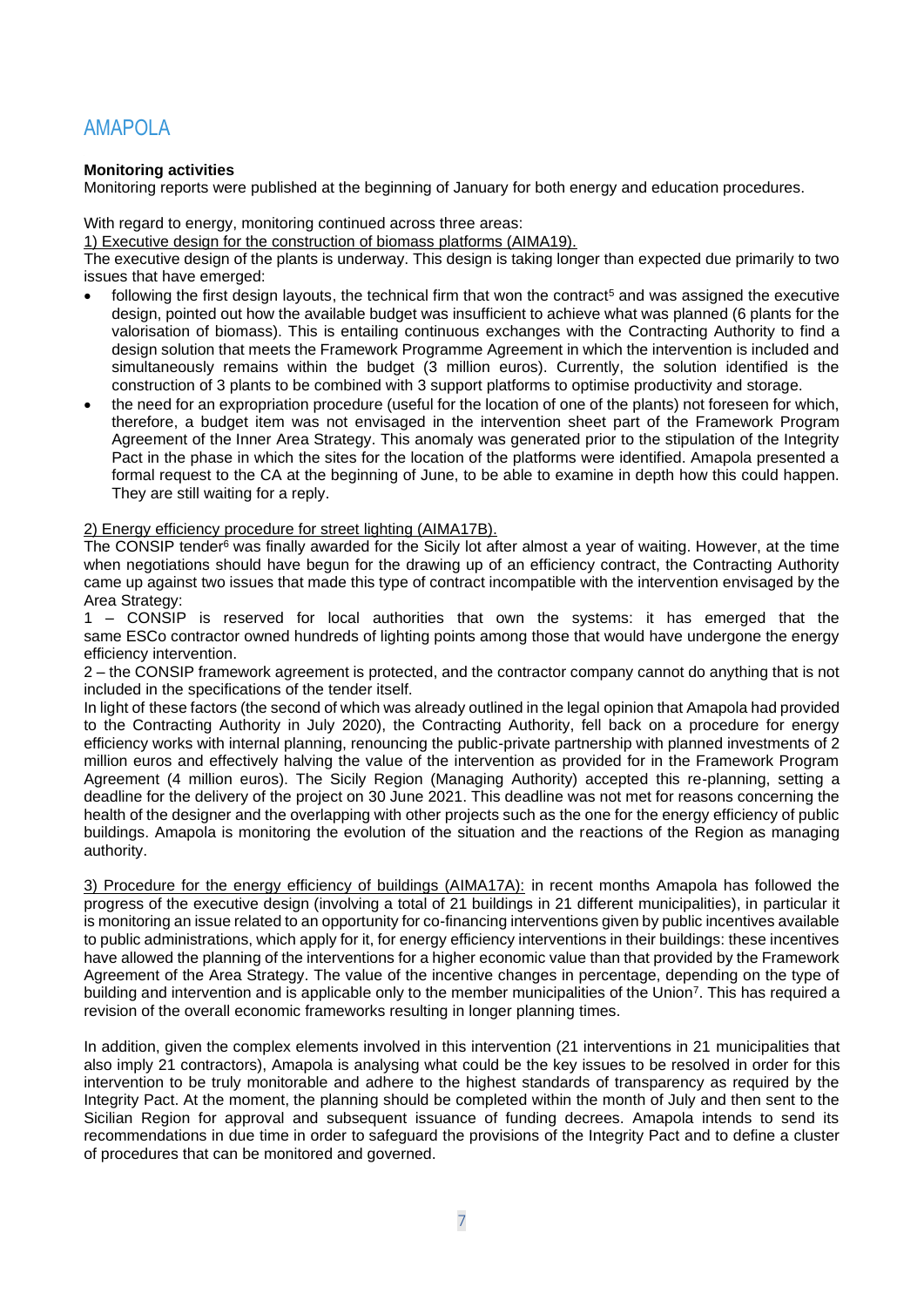With regard, instead, to education, Amapola had to manage a breach of the monitoring agreement.

1) Procedure for the selection of experts for the implementation of the Local Education Offer Plan (AIMA01). The Contracting Authority published the tender in mid-April without the Integrity Pact and without notifying Amapola about the start of the procedure. This failure made it impossible to rectify the tender and it was only at its conclusion that Amapola learned of the absence of the Integrity Pact. Amapola reacted by immediately convening a meeting with the contracting authority (ReSMA, the school network of the Madonie Area). On 31 May, Amapola met with the president and the representatives of the CA who took responsibility for what had happened and having ascertained the merely material nature of the error, Amapola agreed to continue with the monitoring activity for subsequent tenders, sharing a new way of proceeding based on shared step-by-step communication. The unmonitored tender resulted in the selection of only one out of the 5 experts sought, as no candidates applied for the others, thus requiring the publication of a new tender. It was agreed with the Contracting Authority that Amapola would propose to the expert who won the selection to sign the Integrity Pact upon signing the contract. Despite all this, a month later, the error concerning the non-inclusion of the Integrity Pact among the tender documents at the time of publication of the call for tender was repeated. The Contracting Authority promptly noticed this and cancelled the publication. This led to a new discussion with the Contracting Authority on the importance of monitoring all the steps linked to the publication of calls for tender. At the end of June, the Contracting Authority shared the documents with Amapola before publication, scheduled for early July. An update of the monitoring reports is scheduled to be published in July and August.

#### **Activities to communicate and promote Integrity Pacts**

In May a dissemination campaign on the project was launched through social media channels. Assisted by a communication agency, Amapola published a landing page on its institutional website with direct links to the project website for a dissemination activity that included: serial publication of posts on Facebook and Instagram based on an editorial calendar that contains the awareness of the project issues, the dissemination of the results of Amapola's work, and the promotion of the Integrity Pact. In addition to this there are 3 short videos on the YouTube platform and a series of advertising spots to guide users to visit the project pages on Facebook, YouTube and Instagram. The campaign will continue until the activities are concluded.

In June, an influential magazine in the sector (La Via Libera) published in its online version, an extensive article on the Integrity Pact and the results Amapola obtained in monitoring the procedure for the executive design and direction of works for the biomass intervention through the exclusion of the awarded contractor for breaching the Integrity Pact, also confirmed by the winning of the appeal to the TAR (Regional Administrative Court) presented by the excluded company ( which was mentioned in the last report).

#### **Social accountability work (working with affected communities)**

In February and until the end of March, two parallel civic monitoring workshops were held in two classes of the middle school of Castellana Sicula. The meetings (8 in all) were held completely remotely due to the limitations in force for the containment of the pandemic, by using video conferencing as the main communication tool. Between the months of April and May, the students produced their monitoring reports and on the first of June, they presented them in the council chamber of the Municipality of Castellana Sicula to the authorities and the local press at a public event organised by Amapola and the school management.

#### **Advocacy**

Regarding the activities related to the COVID-19 pandemic, Amapola, along with the other Italian partners has worked on the planning of a deliverable on the recent changes to the procurement code, focused on streamlining procedures, of which it is necessary to understand the consequences in terms of risks to the integrity of the contracts themselves, especially in light of the new programming of European funds. In the first months of the year, an expert coordinated by Transparency Italia prepared a legal analysis of the regulatory changes. Along with this, to have an evaluation of the impact of the regulatory simplifications on the Contracting Authorities, it was decided to combine a survey to the Italian municipalities, coordinated by Amapola, to understand whether or not these "simplifications" have accelerated the procedures and how much they have been applied so far. Initiated in April, more than 80 municipalities participated thanks to the great effort made in contacting the officials of the individual local authorities. The results will be published in September.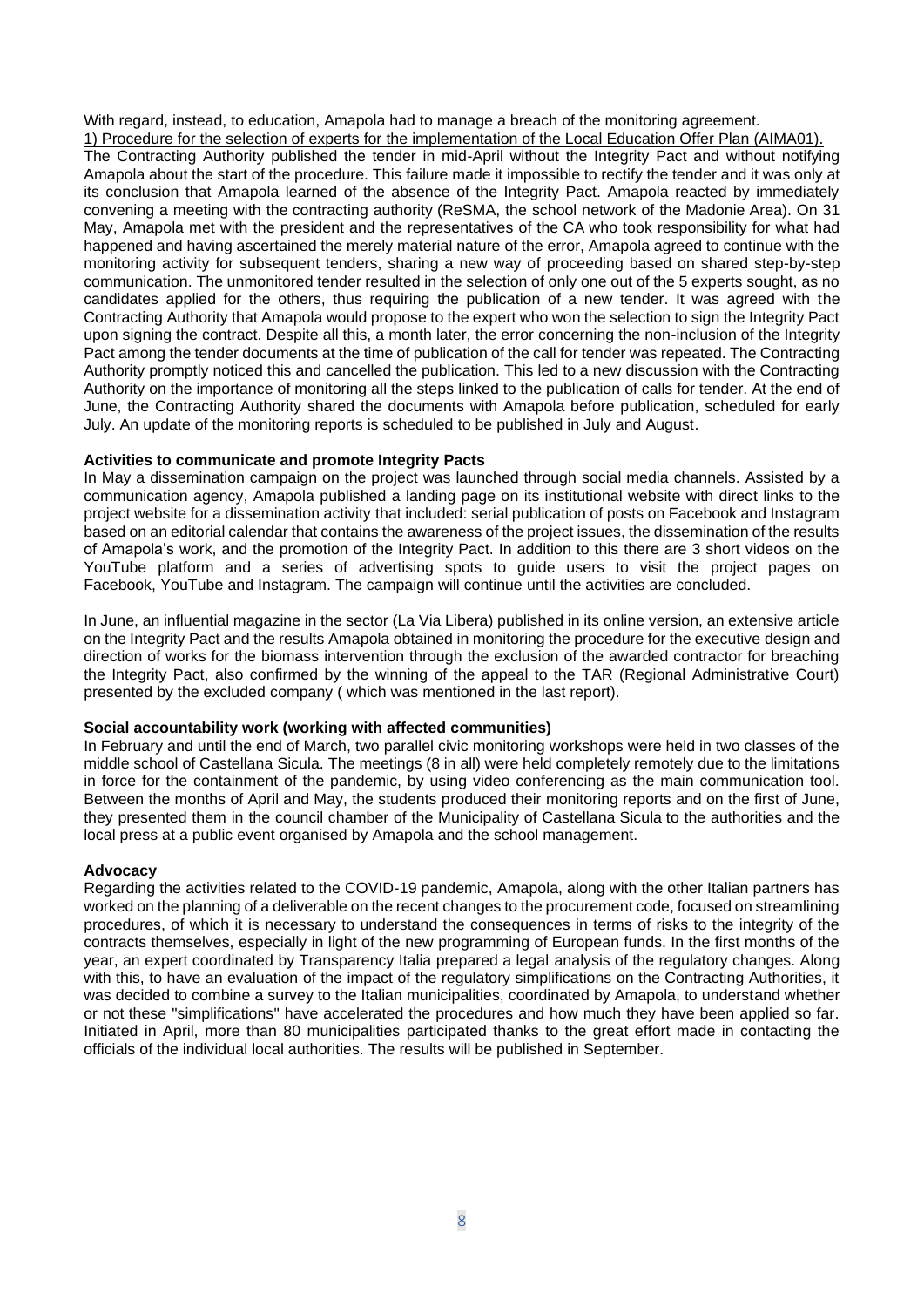# <span id="page-8-0"></span>ROMANIAN ACADEMIC SOCIETY

### **Monitoring Activities**

In February 2021, RAS continued work on the curricula for the training on transparency and integrity in public procurement, which was finished in June 2021. The training for economic operators took place in late June at the Volo Hotel in Bucharest. In total, 8 participants were present, from Civitta Strategy (2), ACZ Consulting(5) and IRES(1). Godmother SRL was not available in that period, so a second session is being considered for autumn. Training was tailored to the findings from the needs assessment survey, and placed emphasis on realworld examples and good practices, as well as what participants could do practically when confronted with potential integrity problems. The first day of training focused on procedural matters and documentation, drawing on the experience of the trainer and noteworthy cases from their personal background. The second day included sessions on transparency, confidentiality, data protection, and contestation of bids, whereas the third day was a less technical and more philosophical discussion about public integrity, conflicts of interest, ethics and whistleblowing. A representative from the National Integrity Agency (ANI) accepted RAS' invitation and presented the PREVENT system, which the institution uses as an early warning to act before integrity breaches can occur. Feedback from participants was overwhelmingly positive.

In April 2021, MA OPAC learned that a member of the winning consortium from FWC 2, SC Fortuna Business Travel SRL, had been erased from the Trade Register Office of Romania, as a result of economic hardship caused by the Covid-19 pandemic and subsequent travel restrictions. This presented a challenge to the IP project, as it was an unforeseen situation and none of the parties involved knew how to deal with it. Following feedback from the National Agency for Public Procurement (ANAP), a decision was reached that the project, and the contract could continue with the remaining operators. An addended contract was later signed in this regard.

#### COVID-related activities

In the early part of 2021, RAS sent FOIA requests to 301 contracting authorities and collected answers from the 150 hospitals and institutions that received the respective FOIA requests the previous year. Four rounds of reminders were sent, in partnership with TI RO and IPP, including telephone calls to ensure that requests were received and processed. Unfortunately, some institutions could not be reached through any available channels, which is a feature of public sector entities that only seldom receive FOIA requests, and do not update or publish their contact details. Overall, 148 responses were received, containing information on 11.002 procurement contracts. To aid with the analysis, RAS converted replies received into machine readable format using in-house OCR software, drafted a template of the table to be used for centralization of data on each contract and divided replies between RAS, IPP and TI RO to ensure as balanced a workload as possible. Contracts were analyzed individually along several criteria and potential red flags, and each partner provided a list of bullet-points with their main observations. From these bullet-points RAS began drafting the narrative report.

In January and February 2021, the GTI (Hungary) team advanced with the quantitative study on procurement during the state of emergency. After extracting data from the SICAP system, they developed the indicator matrix and submitted the first draft of the study in April 2021. RAS, TI RO and IPP provided feedback, and a second draft was submitted in May 2021.

#### **Advocacy**

In late January 2021, work continued on the advocacy document begun the previous year. RAS, as well as TI RO and IPP provided feedback for a letter that was sent to the European Commission, DG Regio, the Government of Romania and the Ministry of Investment and European Programs (MIPE). The letter stated the need to continue and expand the IP initiative, and provided suggestions for how to implement, operate, and finance future mechanisms. The letter was sent in March 2021, and each partner issued a press release announcing the effort. There has, thus far, been no official reply received to the document.

As part of monitoring and advocacy efforts, RAS attended a major communication event organised by MA OPAC within FWC3 1/324/05.12.2019 in Bucharest, at Ibis Styles Bucharest City Center hotel. At the start of the event, RAS spoke about the IP project and its benefits, as well as current activities, results and how it might evolve in the future. During the first break, RAS also distributed the presentation brochure to all attendees (around 60 people), engaging in a number of discussions with representatives from different institutions interested in the mechanism. Throughout the sessions, the two RAS representatives were available for questions and additional details. A number of participants, including from the County Council of Braşov and from the Ministry of Justice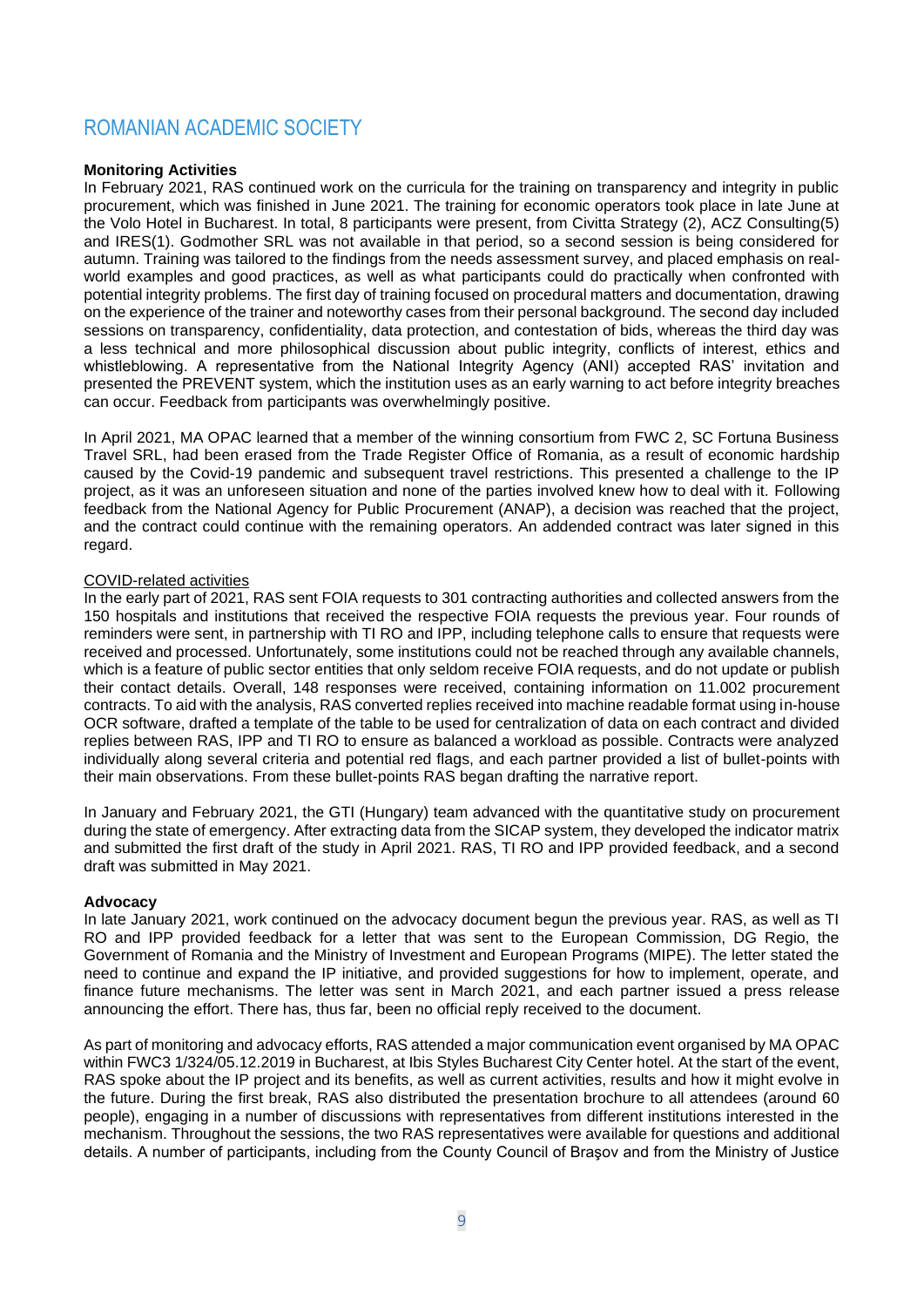expressed an interest in the mechanism. Both MA OPAC and RAS issued press releases presenting the event and the IP pilot project.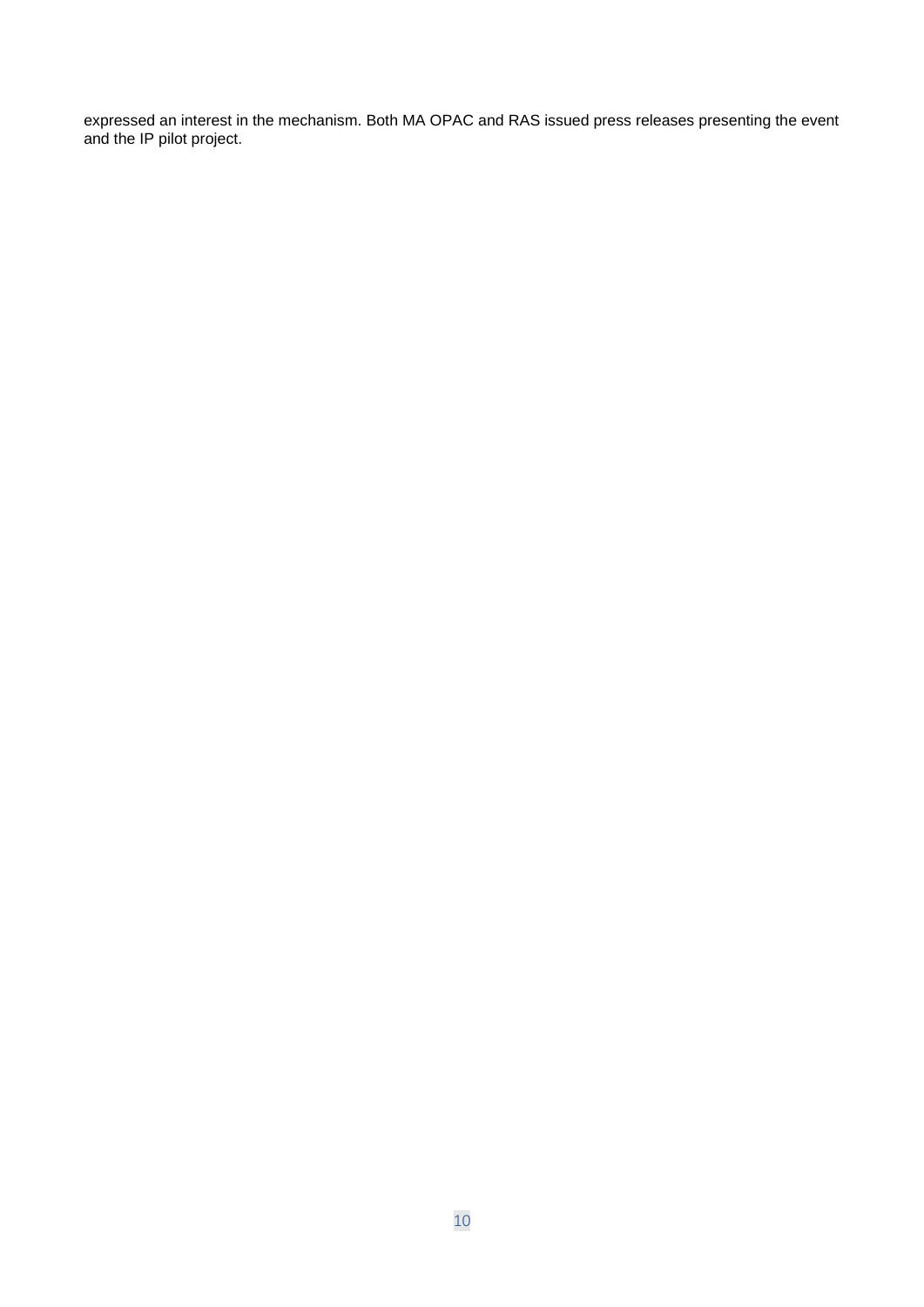# <span id="page-10-0"></span>STEFAN BATORY FOUNDATION

#### **Monitoring activities**

The upgrade of the railway line between Częstochowa and Zawiercie was not completed according to plan in 2020. Representatives of the Stefan Batory Foundation continue to monitor the project.

#### a) Issues with Poraj Subway

The PKP PLK S.A. negotiating team responsible for managing the dispute between the CA and the Contractor over the payment for the unfinished works at the Poraj subway held online meetings in January and February. The talks revealed flaws of in the CA's negotiation approach. The Foundation's representatives addressed them and offered possible alternatives. For example, the Observers suggested including the Contract Engineer in the talks and agreeing on the legal basis for commencing works. This did not happen. The Foundation submitted to the CA and the Contractor [\[CORRESPONDENCE\]](https://paktuczciwosci.pl/wp-content/uploads/2021/03/Pismo-FB_zasady-negocjacji_OST.pdf) a full list of its critical observations and suggestions regarding the commission's approach. The last meeting of the commission on 18 February concluded that the negotiation team recognised the undisputed amount of PLN 10 million due to ZUE S.A. for the works it had performed. Additionally, the meeting confirmed the amount of the Contractor's claims disputed by PKP PLK S.A. to be PLN 5 million.

The parties decided to continue their negotiations in the form of mediation before the Court of Arbitration at the General Treasury Solicitor's Office of the Republic of Poland, a solution supported by the Observers. The Foundation expressed further desire to participate in the process but both parties to the dispute did not agree. Ultimately, the mediation has continued since April 2021, and representatives of the CA informed the quarterly meeting on 12 April that all works on the Poraj subway would remain suspended until the mediation was completed [\[NOTE\]](http://paktuczciwosci.pl/wp-content/uploads/2021/05/Notatka-Spotkanie-Kwartalne_17_05_20.pdf). Meanwhile, there is a temporary underpass at the Poraj station, which according to the Foundation can cause problems for passengers and provoke dangerous situations caused by the desire to shorten the way to the platform through unauthorised places, as observed during the Observers' visit to the project site on 18 February [\[CORRESPONDENCE\]](https://paktuczciwosci.pl/wp-content/uploads/2021/03/Sz.P.-R.M%C4%85dry_03.03.21.pdf). The Foundation raised the problem publicly by giving statements on the subject to *Puls Biznesu* [\[ARTICLE\]](https://www.pb.pl/pakt-uczciwosci-ala-pkp-plk-1112041).

#### b) Disputed Certificate of Acceptance and Termination of the Engineer's Contract

The Contract Engineer issued a Certificate of Acceptance for the Works at the Contractor's request on 8 February. In his opinion, the basic scope of works to ensure operability of the railway line was completed. The final acceptance protocol for the works was unilaterally signed by the Contractor. The CA raised objections claiming important components of the contract were awaiting completion, including the renovation of Towarowa Street in Myszków, the acoustic screens and the necessary certification for works in particular branches. PKP PLK S.A. did not accept the decision of the Contract Engineer, accusing him of acting to the detriment of the company. The case was reported to law enforcement agencies as a probable criminal offence. The dispute ended with the CA's termination of the agreement for engineering supervision on 5 May, the justification for which was not accepted by the Engineer. However, for his part, he also decided to terminate the agreement with PKP PLK S.A on 15 June. The engineering supervision duties were taken over by a temporary team of appointed by the CA [\[CORRESPONDENCE\]](http://paktuczciwosci.pl/wp-content/uploads/2021/06/korespondencja-ws.-wypowiedzenia-umowy-in%C5%BCynierowi-2.pdf).

The decision to issue the Certificate of Acceptance had a direct impact on the monitoring under the Integrity Pact, as it was scheduled to end precisely upon the Engineer issuing this document. The Foundation had already signalled the need to sign an annex to the Integrity Pact that would give the monitoring team the freedom to operate until the end of September 2021 in accordance with the agreement with the European Commission, regardless of when the Certificate of Acceptance was to be issued. This annex was drafted by the Foundation but was not signed by the CA. The CA took the view that the issued Certificate of Acceptance was invalid and that the monitors could continue their activities without the need to annex the agreement [\[CORRESPONDENCE\]](http://paktuczciwosci.pl/wp-content/uploads/2021/03/Korespondencja-ws-aneksu-do-paktu-uczciwosci.pdf).

In addition, the CA asked the Foundation to present its own assessment of the issuance of the Certificate by the Engineer and the unilaterally signed final acceptance protocol. A legal opinion on the matter was prepared by the Foundation's legal consultant. It shows that the Certificate was issued unjustifiably, was invalid and could not render the project works completed [\[OPINION\]](http://paktuczciwosci.pl/wp-content/uploads/2021/06/opinia-prawna-ws.-wystawienia-%C5%9AP_OST.pdf). This opinion was rejected by the Contractor, who accused the Foundation and its consultant of a conflict of interest. In his opinion, the content of the opinion was affected by the financial interest of the Observer, who acted to extend the monitoring and to increase the possibility of benefiting from the grant. The Contractor complained about the Observer's actions to the European Commission and Transparency International. The Foundation strongly refuted these allegations, stressing that the legal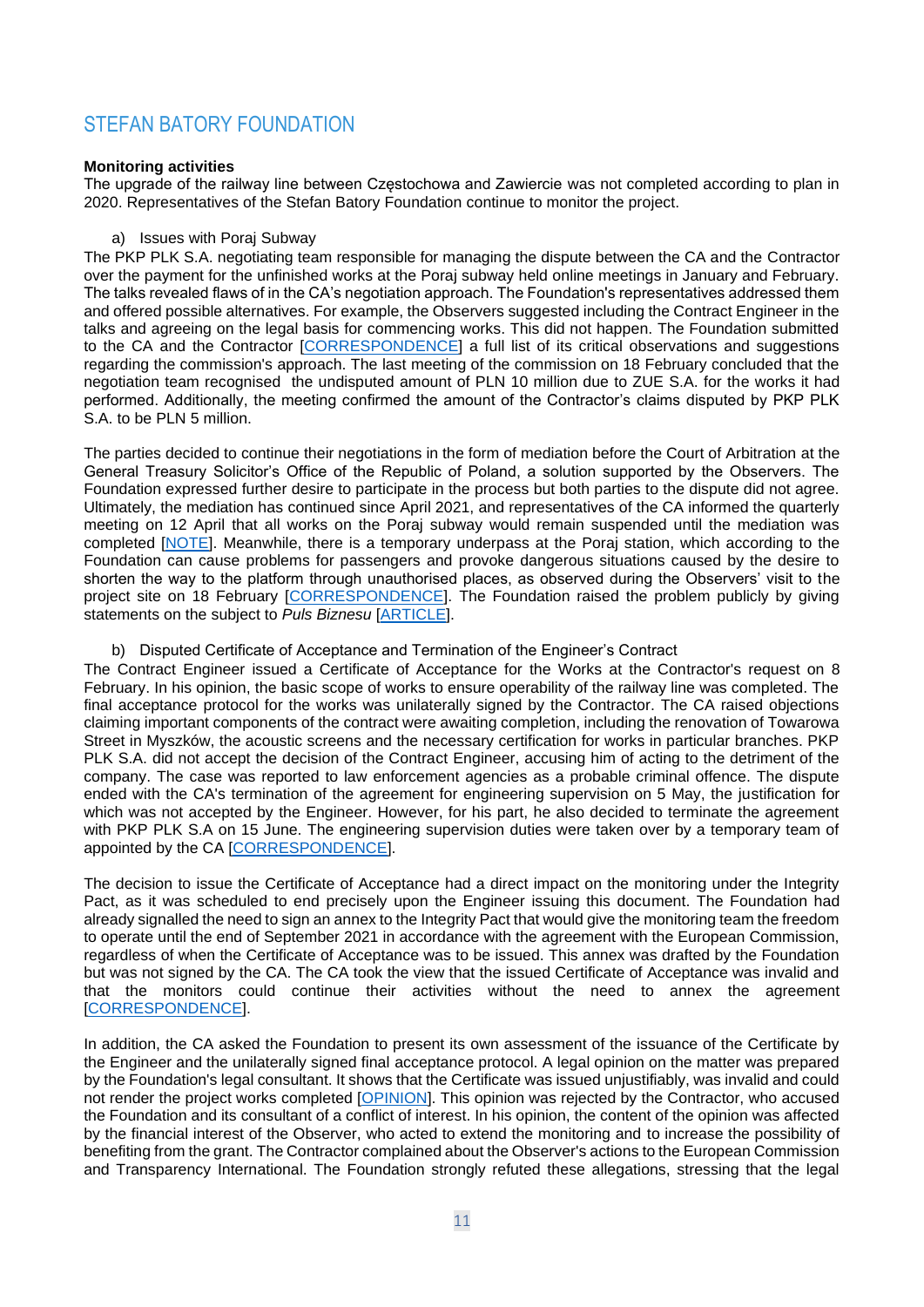opinion was made based on files provided by all parties to the dispute, and its sole purpose was to provide a fair assessment of the uncertain situation surrounding the acceptance of the works and its potential negative impact on the public interest [\[CORRESPONDENCE\]](http://paktuczciwosci.pl/wp-content/uploads/2021/04/korespondencja-ws.-%C5%9Bwiadectwa-i-opinii-1.pdf).

#### c) Other Actions

During their visit to Myszków on 18 February, the representatives of the Foundation met with the husband of the Myszków plot owner who accused the Contractor of unauthorised entering her private property and destroying the greenery there. The Observers listened to the owner's account of the damage caused by emergency works in violation of property rights and received additional documentation on the environmental damage. Ultimately, the plot owner did not file a lawsuit against the Contractor, and the authorities previously investigating the case (including the police, the prosecutor's office and the Regional Directorate for Environmental Protection) did not identify any abuse. The Foundation responded to the enquiry of *Gazeta Myszkowska* and exchanged letters with PKP PLK S.A on the matter. The SBF noted that the Contractor launched building works without proper entry permit for the private plot, but in emergency circumstances, which partly justifies its action. However, communication about this incident was unacceptable and also the CA admitted that, together with the Contract Engineer, they should have immediate information on what happened. The Observer also verified that the owner's accusations that emergency works harmed protected nature are without strong evidence. In its reply to the owner's direct complaint on the SBF's inaction from June, the Observer pointed out that, thanks to the SBF, the Ministry is informed about the problem and public opinion in general through the project website. The case is going to be analysed also for purpose of monitoring report [\[CORRESPONDENCE\]](http://paktuczciwosci.pl/wp-content/uploads/2020/09/korespondencja-ws-Myszkowa.pdf).

An annex to the Subsidy Agreement was signed on 28 May extending the deadline for the project until the end of 2021 to finished the outstanding project components. The Foundation was informed in an official letter that PKP PLK S.A. had submitted to CUPT payment requests for the total amount of PLN 224,149,893.29, which constitutes 96.10% of eligible expenditure on 10 June. The reimbursement on that day amounted to PLN 207,839,838.96, which is 89.11% of eligible expenditure [\[CORRESPONDENCE\]](http://paktuczciwosci.pl/wp-content/uploads/2021/03/korespondencja-ws-umowy-o-dofinansowanie-1.pdf).

The Foundation did not stop asking PKP PLK S.A. about other aspects of the projects it had observed regularly. Between January and June, the Foundation sent letters to PKP PLK S.A. concerning: contract changes [\[CORRESPONDENCE\]](http://paktuczciwosci.pl/wp-content/uploads/2021/03/korespondencja-ws.-stacji-Cz%C4%99stochowa-Towarowa2.pdf), reconstruction of Częstochowa Towarowa station [\[CORRESPONDENCE\]](http://paktuczciwosci.pl/wp-content/uploads/2021/03/korespondencja-ws.-odbior%C3%B3w-eksploatacyjnych.pdf), operational acceptance [CORRESPONDENCE], claims [\[CORRESPONDENCE\],](http://paktuczciwosci.pl/wp-content/uploads/2021/03/korespondencja-ws.roszcze%C5%842.pdf) crossing at Partyzantów Street in Myszków [\[CORRESPONDENCE\] a](http://paktuczciwosci.pl/wp-content/uploads/2021/03/korespondencja-ws.-przejazdu-w-Myszkowie.pdf)nd penalties against the Contractor [\[CORRESPONDENCE\]](http://paktuczciwosci.pl/wp-content/uploads/2021/03/korespondencja-ws.-kar-2.pdf). The Foundation started work on the final draft of the integrity pact report. A board member of PKP PLK S.A.

declared in a meeting on 10 June he would actively participate in the consultation process of the report and speak at the final project conference. The Foundation hired an evaluation expert to assess the Observer's performance and the perception of the integrity pact among its participants.

# **Activities to communicate and promote Integrity Pacts**

On 27 April, the Foundation organised an online seminar via Facebook and YouTube, during which the audience had the opportunity to ask questions to the panellists. The event discussed the final acceptance of works and methods of public scrutiny of the process in the context of integrity pact experience [\[STREAM\]](http://paktuczciwosci.pl/homenews/spory-i-ryzyka-nieprawidlowosci-przy-odbiorze-robot-relacja-z-seminarium/).

Two further episodes of the *pACT Right. A Podcast about Fairness* have been released. The second episode of the series addressed access to information in procurement and the third one addressed techniques of public scrutiny over public procurement [\[PODCASTS\]](http://paktuczciwosci.pl/pact-right-podcast-o-uczciwosci/).

New publications have also been published on www.paktuczciwosci.pl, including the Polish translation of *Transparency International's* handbook "*Protecting EU-funded Projects under Integrity Pacts"* [\[PUBLICATION\]](http://paktuczciwosci.pl/homenews/ochrona-inwestycji-finansowanych-przez-ue-w-ramach-paktow-uczciwosci/) *and the text by Grzegorz Makowski* "*Extreme Participation: Citizens' Involvement in Public Procurement Decisions. Case Study of Integrity Pacts Pilots in the European Union".* [\[PUBLICATION\]](http://paktuczciwosci.pl/homenews/partycypacja-ekstremalna-na-przykladzie-paktow-uczciwosci/). Additionally, the first hard copy of the monitoring report was sent to Polish project stakeholders.

# **Advocacy**

The Foundation was in regular contact with the Infrastructure Programmes Department of the Ministry of Funds and Regional Policy regarding the efforts to include integrity pacts into the Infrastructure and Environment Operational Programme in the new financial perspective. The Ministry asked the Foundation to review the draft regulation on the competition for monitoring organisations and the regulation on appointing the selection committee. Representatives of the Foundation were initially invited to join the selection committee.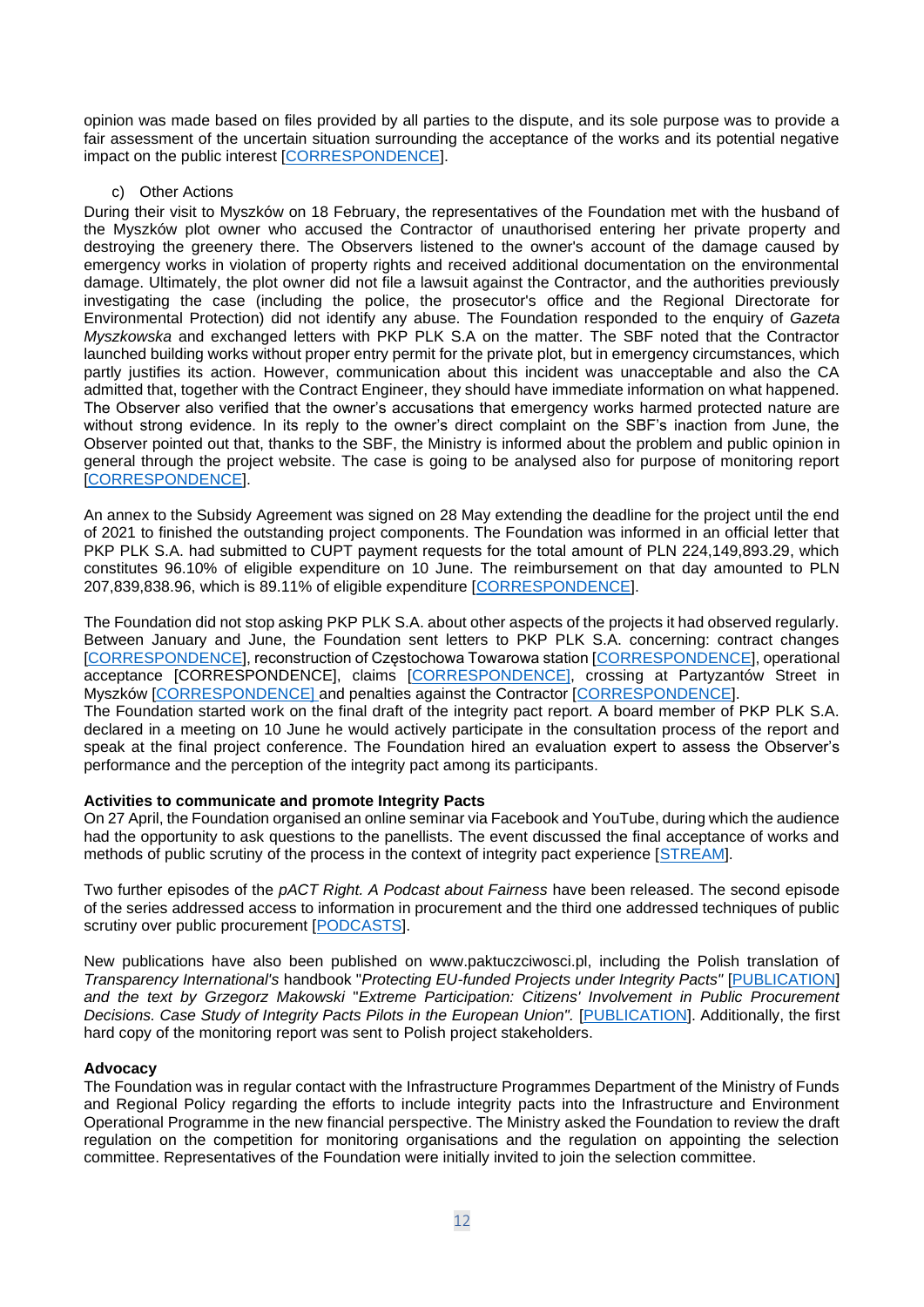# <span id="page-12-0"></span>**TI BULGARIA**

#### **Monitoring activities**

During the first half of 2021, Transparency International – Bulgaria continued the activities to monitor the construction of Zheleznitsa Tunnel. The independent monitor took part in 15 monthly progress meetings. Three of the meetings – those in April 2021 – were held online due to the restrictions related to the epidemic situation in the country. In February, March, May and June, TI-BG's team carried out direct observations of the progress on site.

The focus of monitoring during the reporting period has been the problematic aspects of execution: the progress to overcome the landslide processes in the first kilometres of Lot 1; the claims of the Contractor for Lot 2 in relation to the unforeseen works carried out and the additional materials used during the boring of the tunnel and the initiation lining; the delay in execution due to a change in the technical solution for the reconstruction of an overhead power line and the landslide processes in a short section immediately next to the left lane in Lot 3.

To ensure the comprehensiveness of monitoring, the Independent Monitor submitted to the Contracting Authority questions in writing and requests for documents which were provided partially and with a significant delay. Note should be made of the assistance of the Contractors for Lots 1 and 3 which responded willingly to the request of the monitoring team for a written self-assessment with regard to the execution.

During the reporting period, TI-BG's team worked on the next monitoring report. Report 5 covers the conclusions and findings from the monitoring activities in July 2020 – March 2021. The delay in obtaining written information and documents and the difficulties to review the documentation in the premises of the Contracting Authority due to the epidemic situation had a negative impact on the team's work pace. TI-BG plan to submit the draft report to the Contracting Authority by the end of July 2021.

Following the change in government after the parliamentary elections held in the beginning of April 2021, the entire Management Board of Road Infrastructure Agency was replaced. A number of changes were also made at the middle management level in the Agency. In this regard, Transparency International Bulgaria sent all monitoring reports for Zheleznitsa Tunnel to the Management Board and to the Head of the Public Procurement and Legal Services Directorate.

#### **Activities to communicate and promote Integrity Pacts and social accountability work (working with affected communities)**

As regards another important area of work – increasing the awareness and civil control in the use of public funds – in the spring of 2021, TI-BG's team held a dedicated campaign employing outdoor advertising and the social medium **Facebook**. Through a series of questions, TI-BG tried to get the wider public interested in processes which were not so popular in the construction of Zheleznitsa Tunnel such as funding, deadline adherence, safety measures and others. The social media campaign reached almost 90,000 users and prompted more than 170 comments.

In May, TI-BG organised an on-site visit for a group of students who were with them under the internship programme of the organisation. TI-BG's young colleagues were very impressed with what they saw on the construction site. This is the time to extend TI-BG's gratitude to the teams of the Road Infrastructure Agency, the Contractors, and the Supervision representatives at the three lots for the warm welcome and the interesting discussions.

Throughout the reporting period, the team continued to publish [up-to-date information](https://integrity.transparency.bg/en/monitoring/) about the Zheleznitsa Tunnel along with photos of the on-site visits on the initiative's website and to popularise the question and report form [Tunnel.Report.](https://integrity.transparency.bg/gallery/)

The questions submitted by citizens during the reporting period highlight the interest in safety due to the emerging landslides, the concern for measures to preserve the fauna, and the project solution for access from the motorway to the village of Zheleznitsa. TI-BG would like to note the assistance of the Contracting Authority that TI-BG's team receives in this regard.

#### **Advocacy**

In the context of the activities of advocacy and popularisation of the Integrity Pacts as a tool to increase transparency and accountability in public procurement, Transparency International Bulgaria took the opportunity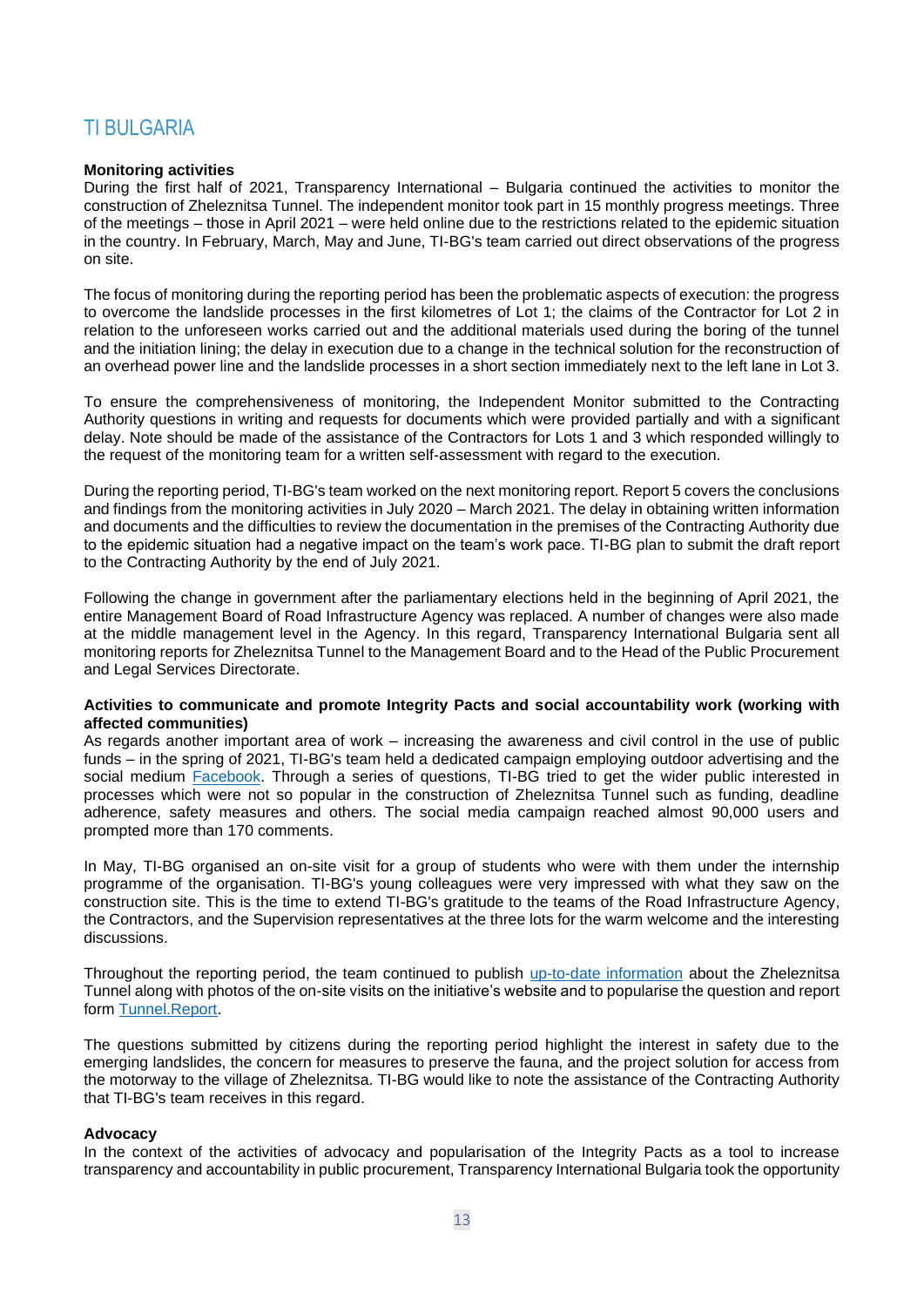provided in the course of the [public consultation](https://www.strategy.bg/PublicConsultations/View.aspx?lang=bg-BG&Id=5828) of the draft National Strategy for Preventing and Countering Corruption (2021 - 2027). TI-BG submitted proposals in two areas: 1) Initiate changes in the regulatory framework to include elements of civil monitoring in the process of implementation of public procurement of substantial material interest and/or public significance; and 2) Provide an opportunity for non-governmental organisations specialising in the areas of anti-corruption, public procurement, and good governance to take part in the monitoring committees of operational programmes. Although the formal response of the respective institutions was "accepted in principle", in practice the recommendations of Transparency International Bulgaria were not taken into account in the [final version](https://strategy.bg/StrategicDocuments/View.aspx?lang=bg-BG&Id=1353) of the strategic document.

As part of the partnership to the European Commission funded project, TI-BG's team contributed to the development of the Guide to Safeguarding EU-Funded Investments with Integrity Pacts. TI-BG sent copies of the publication to all heads of Managing Authorities of the current operational programmes in the country and the caretaker government ministers. The publication is available i[n Bulgarian](https://integrity.transparency.bg/wp-content/uploads/2021/06/2021_Safeguarding_EU_funded_investments_BG.pdf) and [English](https://integrity.transparency.bg/en/wp-content/uploads/sites/2/2021/06/2021_Safeguarding_EU_funded_investments_EN.pdf) on the project website.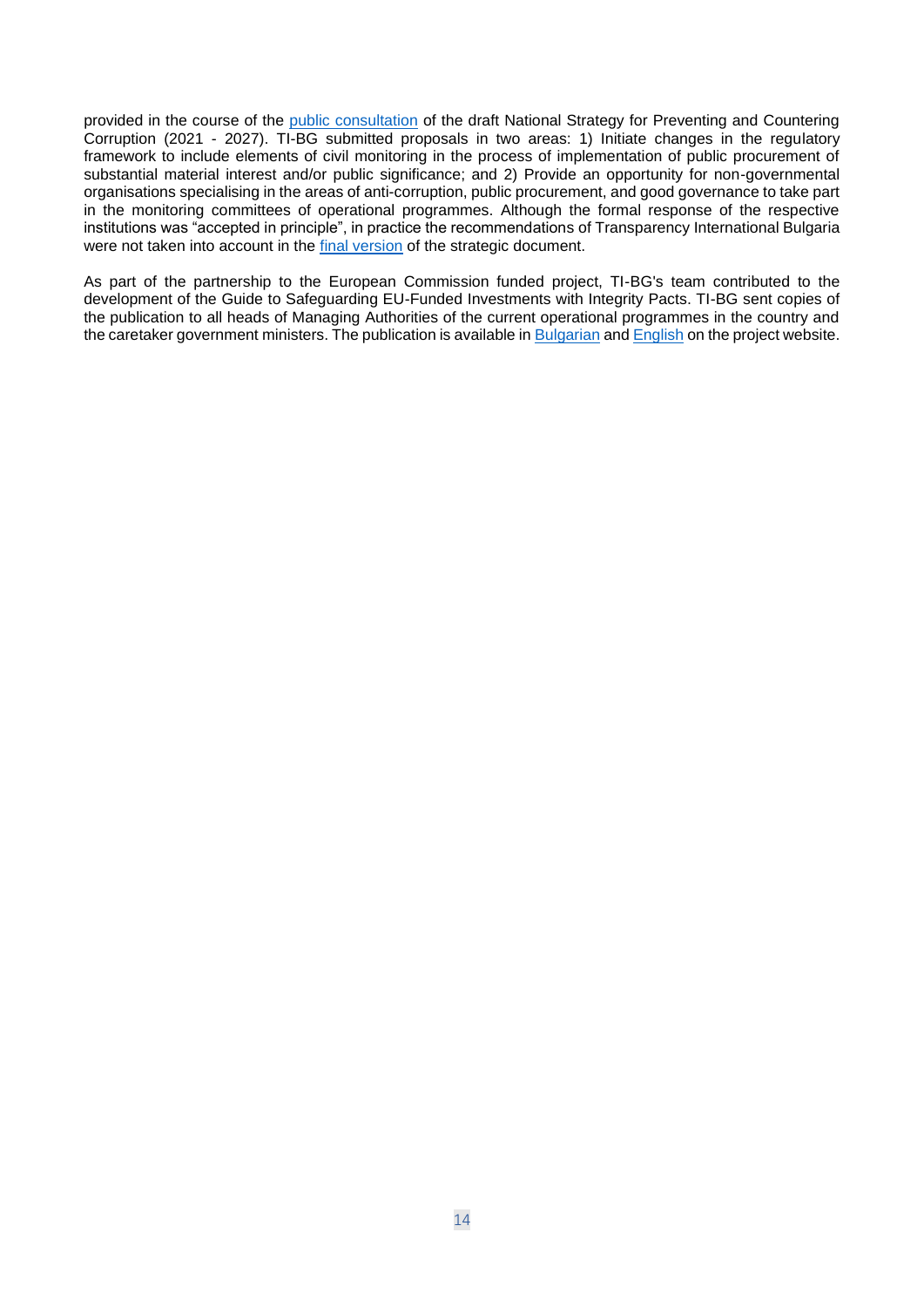# <span id="page-14-0"></span>TI GREECE

### **Monitoring activities**

TI GR continued the monitoring activities and published the [4th monitoring report](https://integritypact.gr/wp-content/uploads/2021/03/4th-MONITORING-REPORT.pdf) (on 12/3/2021) covering a period from September 2020 to Jan2021.The MR is also posted on the [CA's](http://www.patt.gov.gr/site/index.php?option=com_content&view=article&id=38873:dimosiefsi-4is-ekthesis-aneksartitou-paratiriti-tou-ergou-kataskevi-diktyou-omvrion-se-perioxes-ton-dimon-nikaias-ag-ioanni-renti-kai-mosxatou-tayrou&catid=548&Itemid=865) and [MA's](https://www.pepattikis.gr/all/4i-ekthesi-toy-anexartitoy-paratiriti-diethni-diafaneia-elladas-dde-gia-to-ergo-kataskeyi-diktyoy-omvrion-se-perioches-ton-dimon-nikaias-ag-ioannoy-renti-kai-moschatoy-tayroy/) websites. Findings included that according to the approved time schedule by the beginning of January 2021 50% of all important flood protection network works should have been completed, for both Collectors 1 & 2 in the municipalities of Nikaia-Agios Ioannis Rentis and Moschato-Tavros, respectively. However, 21 months after the signature of the Contract and 9 months before its foreseen completion, only a small percentage of preparatory works (utilities networks' transfers and exploratory sections) have been completed. No flood protection pipelines have been constructed or laid in place. The IM again highlighted the persistent problems impeding the execution of the contract.

On January 5<sup>th</sup>, 2021 the Contractor filled a request for the termination of the contract - as a consequence of the cessation of works they invoked. On January  $7<sup>th</sup>$ , 2021 the Contractor filled a second request for termination of the contract (resigning at the same time from the first one). On March 2, 2021 the CA rejected the request submitted on January 5<sup>th</sup> 2021 (the 1<sup>st</sup> one). Following this, the Contractor on March 16, 2021 proceeded to file a request for the temporary and final acceptance of the project so far, claiming that the project contract was automatically terminated since the CA did not respond to the second (and in force) request for termination of contract within 2 months, as foreseen by law. The CA rejected the request on the same day and the Contractor submitted an objection on the rejection of its request before the Ministry of Infrastructure and Transport. The Contractor also filled an administrative appeal before the Administrative Court of Appeals for the 1st objection (cessation of works) after its implicit rejection (non-issuance of the ministerial decision within 3 months implies tacit rejection).

The Ministry of Infrastructure and Transport accepted both claims filled by the Contractor (ministerial decisions issued for the cessation of works  $-24/5/21$  - and for the dissolution of the contract-8/6/21). The Contractor included sections of the Independent Monitor's monitoring reports to support both claims. The grounds for the Ministerial Decisions speak for a) insurmountable problems concerning the execution of the contract – more specifically, the contractor does not have the necessary fronts of work in order to proceed smoothly to the completion of the project, due to various and multiple problems, concerning the delay in the completion of the expropriations, the long delay in the removal of utilities networks, the shortcomings in the project technical studies as well as the need to modify the road plan (issues raised by the IM in all MRs) and b) automatic termination of the contract since the CA did not respond to the in force termination request filled on 7/1/2021 by the Contractor within 2 months, as foreseen by law.

Following the Ministerial Decisions, the CA will move forward with the termination of the contract with the current Contractor and will invite the remaining bidders (in bidding order) to accept and sign a new contract. If that process is not successful the project will be re-tendered.

The CA has been reassured by the MA that the project can be financed by the next operational program. In the meantime, the CA continues with the implementation of the other sub-projects (supporting) included in the same financing decision - transfer of utility networks, archaeology. From its side, the MA will also be adding another subproject on the completion of expropriation activities within areas of the Municipality of Nikaia -Aghios Ioannis Rentis (one of the main issues for the non-completion of the current contract highlighted by the IM since the first MR).

The IM will follow the process for the termination of the contract and issue a 5<sup>th</sup> and final MR in September 2021.

#### RESPONSE TO THE INDEPENDENT MONITOR'S REQUESTS

The communication between the Independent Monitor (IM) and the Contracting Authority (Attica Region) for the needs of the MRs ran smoothly. Bi-monthly notes and supporting documentation were shared by the CA. The Contractor responded to the IM's requests for information accordingly.

#### **Activities to communicate and promote Integrity Pacts**

• The 4th MR was shared on social media with a pretty good response while the project's 5th e-newsletter was shared with a wide pool of targeted contacts (authorities, organizations etc) highlighting the progress of the IP in Greece, while hosting other public procurement related articles, activities and developments at national and European level.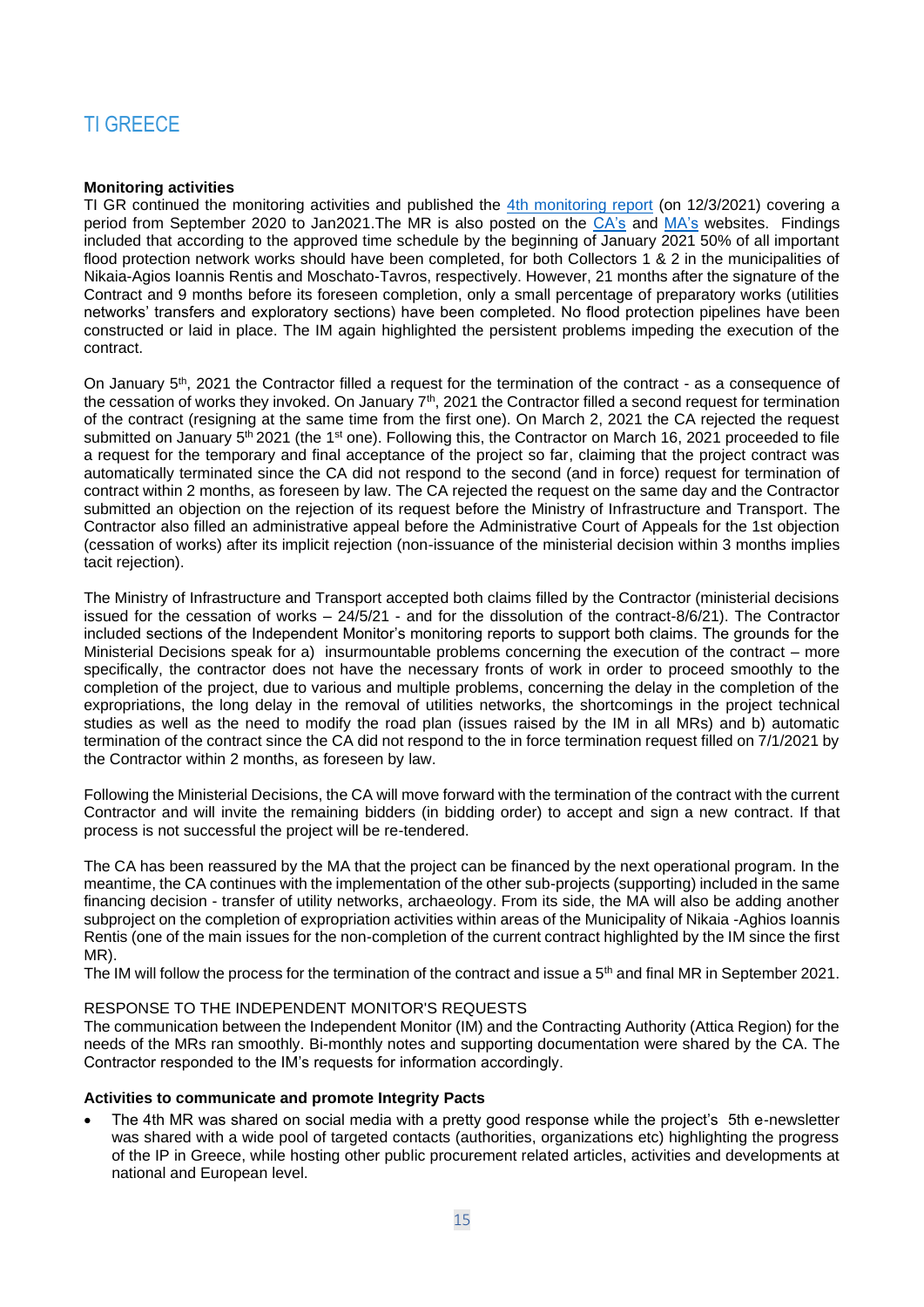- An article by the technical advisor of the project on timeless pathogenies of public construction projects and suggestions for addressing them was hosted at the online news website for constructions and public works [www.ypodomes.gr](http://www.ypodomes.gr/) (Available in GR [here\)](https://ypodomes.com/dimosia-katskeyastika-erga-diachronikes-pathogeneies-kai-protaseis-antimetopisis/) {28/3/2021}.
- Promotion of the participation at Parliamentary Committee for the new law on PP through social media and relevant newsletter. TI-GR's participation to the parliamentary committee was mentioned in several media outlets and has been advertised through TI-GR social media channels.
- Promotional material for IP included at the KPMG Compliance Conference booth {20/5/2021}.
- Participation at ACFE Greece annual conference "How to Cure Procurement Fraud" to present the IP tool recording available [here](https://www.youtube.com/watch?v=uRrxGnOmubU) from 1:26:10 to 1:41:00 {10/6/2021}
- Publication of an article by the Innovation and Learning Coordinator on the importance of open data on pp and the launch of the new API platform hosted o[n www.huffingtonpost.gr](http://www.huffingtonpost.gr/) (Available in GR [here\)](https://www.huffingtonpost.gr/entry/diethnes-diafaneia-ellas-ta-anoichta-dedomena-stis-demosies-semvaneis-eper-toe-polite_gr_60dc4f07e4b0d3e35f9b2761?xa&fbclid=IwAR2QegEu2olI0U8dGIvLvV3zNL0bxedZwqmK5B8imKSp0wjaE6xj8Vtbq0s) {30/6/2021}.

# **Social accountability work (working with affected communities)**

- Due to the COVID-19 pandemic, presentations/meetings with affected communities, youth audiences (university + high school students) and other stakeholders have been revoked. TI GR is working on a promo (animation) video for youth. The video, which depicts the importance of transparency and accountability in public procurement and presents IP as a best practice is planned to be disseminated to high schools in September 2021. (it is examined to be sent out along with the game being prepared by TI-I & TI-S).
- Official launch of a new API platform on construction projects financed by the Operational Programme Attica 2014-2020 {30/6/2021}. The [platform](https://open-data.integritypact.gr/) includes information from the ANAPTYXI.gov.gr website of the Ministry of Economy (approved budget, spending, description etc.) supplemented with further information (tender budgets, award criteria, bidders' discounts). Press release available [here](https://integritypact.gr/2021/06/30/%ce%b4%ce%b5%ce%bb%cf%84%ce%b9%ce%bf-%cf%84%cf%85%cf%80%ce%bf%cf%85-%ce%bd%ce%ad%ce%b1-%cf%80%ce%bb%ce%b1%cf%84%cf%86%cf%8c%cf%81%ce%bc%ce%b1-%ce%b1%ce%bd%ce%bf%ce%b9%cf%87%cf%84%cf%8e%ce%bd-%ce%b4/) in GR, and opinion article by the Learning and Innovation coordinator of the project available [here](https://www.huffingtonpost.gr/entry/diethnes-diafaneia-ellas-ta-anoichta-dedomena-stis-demosies-semvaneis-eper-toe-polite_gr_60dc4f07e4b0d3e35f9b2761) in GR.

#### **Advocacy**

- TI Greece's remarks and comments on the Draft Law on the reform and modernization of the institutional framework of public procurement, which were submitted during the public consultation (DEC 2020), received mentions in various articles and were also invoked by [members of the Parliament,](https://www.lawandorder.gr/Article/114253/politiki/gennimata-apolutos-katadikasteo-to-ndpaiderastes-edose-to-kalutero-sosibio-stin-kubernisi) during the Parliamentary debate on the quality of Democracy and Public Dialogue, conducted on the initiative of the Prime Minister {25/2/2021}.
- TI-GR was the one of only 2 civil society organizations that were invited to participate in the meeting of the Standing Committees of Production and Trade and National Defence and Foreign Affairs of the Greek Parliament {on 1/3/2021} where the Draft Law for the Modernization, Simplification and the Reform of the regulatory framework of public contracting was discussed. Other invitees originated from relevant institutions, construction companies' representative bodies, contracting authorities' unions, heads of local governments etc. The invitation came as a result of TI-GR's participation in the public consultation for the crucial bill as an advocacy activity for the IP project. The meeting was also broadcasted by the Parliamentary TV channel (available here at 2:47-2:52). TI-GR's positions focused on: i) problematic provisions of the bill, in terms of transparency and accountability, i.e. the increase of the direct assignment limit from the current 20,000 euros to 30,000 euros for supplies and services and to 60,000 euros for projects, ii) the increase of the limit of contracts for which data is collected and published in the Central Electronic Register of Public Procurement (KIMDIS), from the current 1,000 euros to 2,500 euros, which expands the grey zone of contracts for which no information is provided iii) the foreseen possibility for supervision of projects by private entities, which in addition to the transfer of such serious responsibility from the authorities, is considered particularly crucial as the law foresees that the supervisory entity will be selected by the Contractor himself while he will also be liable for the payment of its remuneration; this last provision carries serious risks of distortions, conflicts of interest and collusion that may end up to the detriment of both the work performed and the public funds available for it.
- At the initiative of TI-GR, nine (9) civil society organizations addressed a letter to the Minister of State and Digital Governance {14/4/2021} expressing concern about the fact that Greece has failed to meet the standards of public participation in the design of the 4th National Action Plan for Open Government and the fact that Greece was placed under review by the OGP Criteria & Standards Subcommittee (C&S).
- Event on "The new EPPO institution: a ground-breaking reform to protect the European Union's budget more effectively", hosted by TI GR and ACFE Greece Chapter {10/5/2021}.
- [Publication](https://integritypact.gr/ekdoseis/) of the GR version of the "Safeguarding EU-funded investments with Integrity Pacts" on the integritypact.gr website {31/5/2021}.
- Collaboration with the Hellenic Single Public Procurement Authority for the addition of a Clause and Declaration of Integrity to the updated tender documents for the award of public contracts on the supply of goods and services (in force by June 1st 2021). The Integrity Commitment is available [here.](https://www.eaadhsy.gr/index.php/category-articles-gia-tous-foreis/17-c-protypa/622-anartisi-epikairopoiimenon-tefchon-diakiryxeon-promitheion-kai-ypiresion-version-20210608) The relevant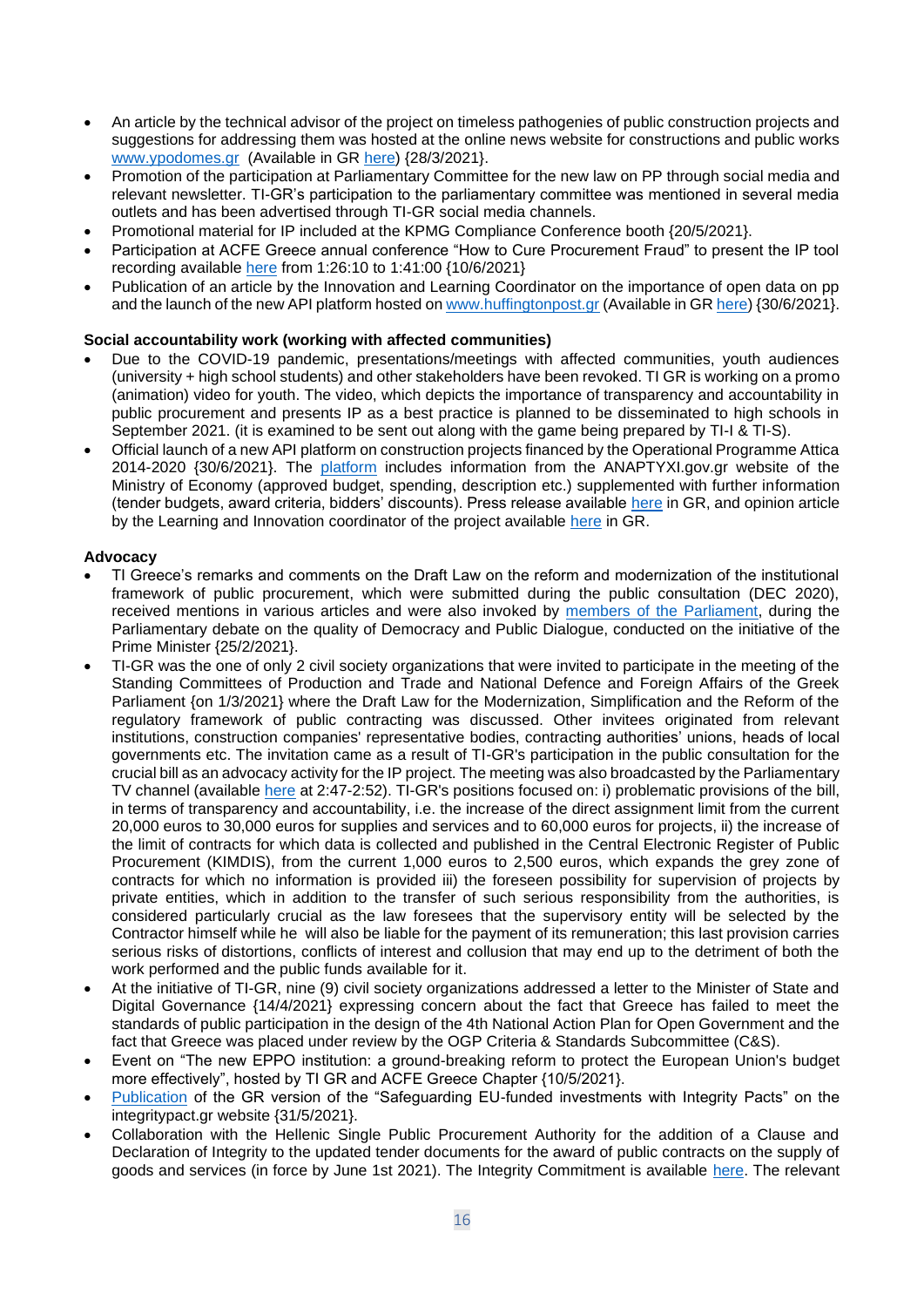addition concerns contracts that are concluded with open procedure, through the National System of Electronic Public Procurement (ESIDIS), above and below the thresholds. Indicatively, among the terms proposed by TI-GR and accepted for the most part by HSPPA, are those mentioned in an explicit statement by the contractor that he had no internal information other than that resulting from the procedures provided and the contract documents, his commitment to avoid payments and facilities related to the contract and the award procedure, its express statement to avoid any acts or omissions that could lead to misleading the contracting authority and / or affect its decisions, as well as the explicit undertaking obligation to declare at any time throughout the duration of the contract, any conflict of interest (even possible) arises between an extended circle of persons of the parties involved. Moreover, the express provision of the Contracting Authority's ability to unilaterally terminate the contract in case of proven violation of the integrity commitment-even if at this stage the adoption of the good practice by the CAs remains optional- actively strengthens efforts to combat corruption phenomena and mismanagement in the area of public procurement (June 1,2021).

• Participation at initial bilateral meetings with the National Transparency Authority for the National Strategic Anti-Corruption Plan 2022-2025 (15/6/2021-ongoing).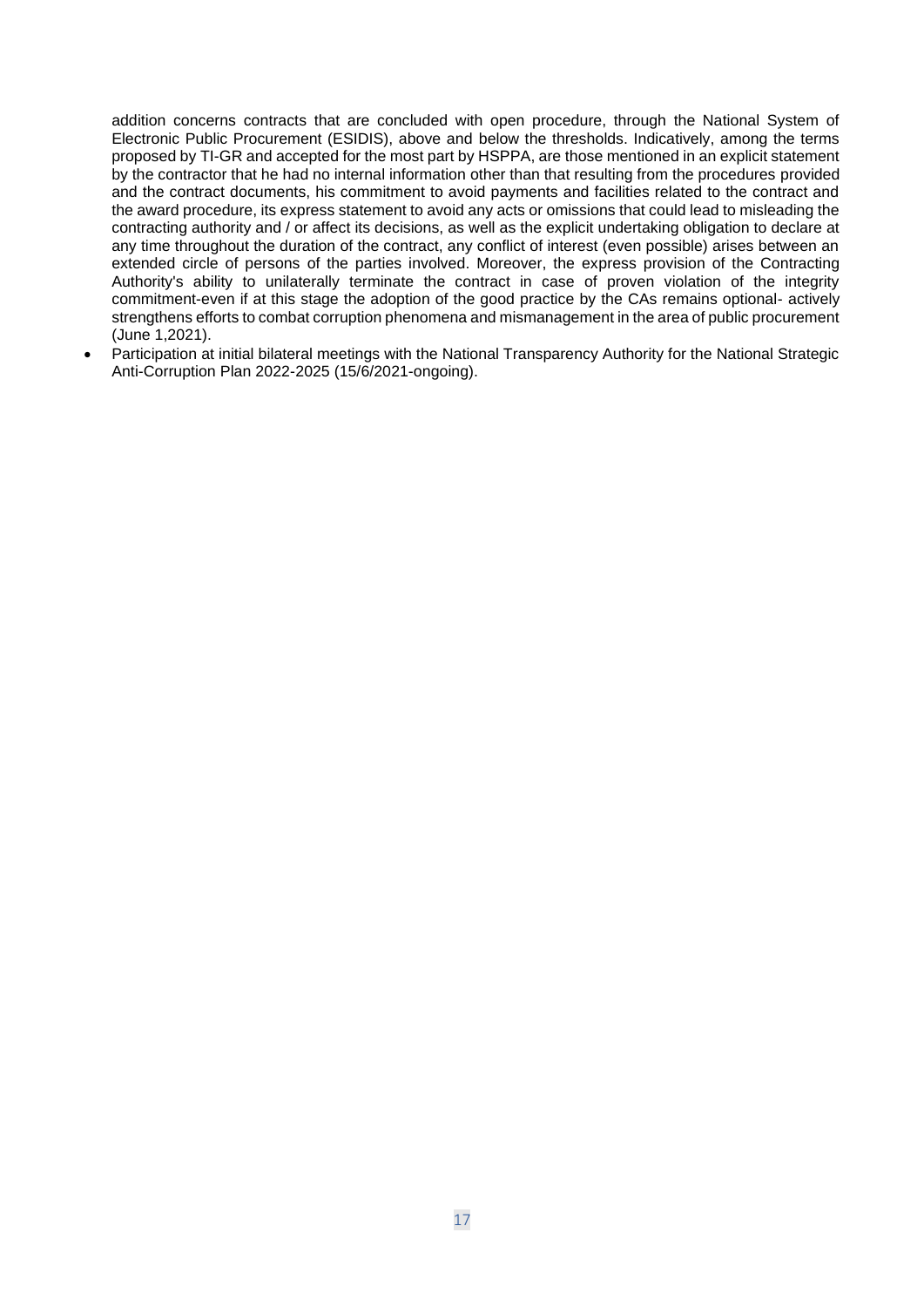# <span id="page-17-0"></span>TI HUNGARY

# **Monitoring activities**

#### M6 Motorway project

On 26 January 2021 the Contracting Authority of the M6 Motorway project informed TI-HU that finally the decision had been made and the project will be financed from national budget instead of EU funds. To TI-HU's knowledge the official justification was that due to the initial delays of the project the allocated EU funds – within the framework of the 2014 – 2020 programming period – were exhausted. Therefore, though TI-HU concluded the monitoring of the public procurement procedure for works earlier, they could not continue to monitor the implementation phase under the pilot project 'Integrity Pacts – Civil Control Mechanism for Safeguarding EU Funds'. Nevertheless, as agreed with DG REGIO and TI-S, a monitoring report will be made on their findings regarding the public procurement phase. Also, it was jointly decided that for the remaining of the project, TI-HU will concentrate their activities on the other IP and other project deliverables.

#### Flood reservoir project

The flood reservoir project is in the phase of the implementation of the contract – that is, the construction works of the flood reservoir – however, during the winter months, construction is suspended in Hungary, in general. An on-the-spot visit would have been difficult to be organised due to the pandemic up until June. As the restrictions are lifted, and all participants (TI staff, hydro engineer, MA, CA representatives) to the project are vaccinated, TI-HU started organising an on-the-spot visit foreseen for August or September, meaning that they requested and granted the approval of the Contracting Authority, and consulted the engineer external expert, and other concerned parties in order to fix the dates and other technical details.

### Additional activities

In order to explore the context of the Hungarian public procurement system, the detrimental effect caused by pandemic to the public procurement system, and the use of EU funds, TI-HU undertook several additional activities within the framework of the IP pilot project.

#### 1. Freedom of information cases

In 2021's first semester, TI-Hungary commenced numerous freedom of information cases related to the use of EU funds and/or to the coronavirus pandemic in Hungary.

- 1. TI-HU asked for information relating to EU-funded projects to be implemented in a rural area settlement called 'Pusztaottlaka', whose local strongman is government MP Mr György Simonka, indicted for supposed subsidy fraud, embezzlement and graft (case heard by criminal court of first instance). EUfunded projects implemented in this village clearly failed to achieve project goals, and TI-HU's suspicion is that the managing authority (Hungary's Finance Ministry) may have intentionally failed to control and sanction irregularities, which enabled prodigal spending at the expense of EU's funds. To substantiate their suspicion, TI-HU asked for the documents relating to the control and audit of these projects, but the government refused to reveal these documents, therefore TI-HU turned to the court and won this case in both the court's first and second instance.
- 2. Based on regulatory changes resulting from perceived lobbying and impacting the functions of Hungarian authorities supervising CAP funds, TI HU asked the Treasury (now merged with Hungary's former CAP supervisory authority) to open up information related to the revocation of repayment orders. The treasury refused the FOI-request, therefore TI-HU turned to the lawcourt, and won in both the first and the second instance of the court*.*
- 3. Hungary's government procured large quantities of COVID-vaccines from Russian and Chinese makers, but the documents to testify these vaccines efficiency remained inaccessible, a reason for TI-Hungary to launch a FOI-case. TI-HU asked the domestic medical agency to open up the documents, but the agency wrongfully prolonged the response deadline to 90 days. TI-Hungary started a court litigation, and the medical agency offered in court the settle the dispute, which means that the government will hand out the documents.
- 4. On the pretext of helping the tourism sector because of the coronavirus pandemic, Hungary's government employs undisputedly distortive granting practices in the country's tourism industry, giving prominence to cronies with an easy access to public subsidies. TI-HU suspects that gov't grants are discretionarily designed and disbursed. To find out if they are right or wrong, TI-HU employed FOI-tools, but the tourism agency denied their questions. TI-HU turned to the court and are now waiting for the first hearing. However, it is clear from the tourism agency's response that there was no open and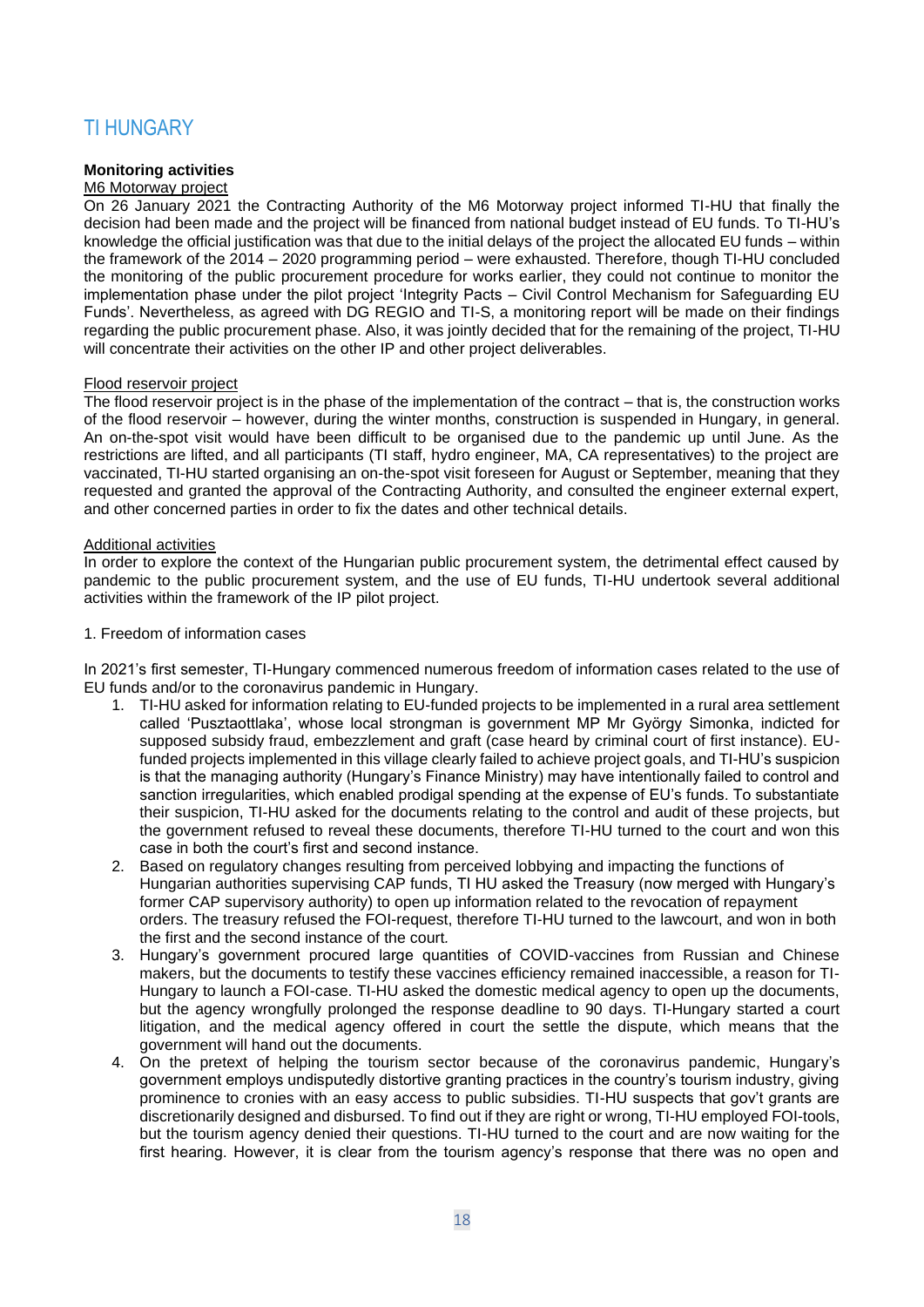competitive application, instead, the tourism agency gave grants to those market players who asked for the grants, giving rise to the suspicion that the playing field was unlevel.

5. Finally, TI-HU spotted a disquieting public call to concede the maintenance and development of the country's highway and freeway grid to a concessionaire for a period of 35 years, and this call seems to go against EU and national legal requirements. According to the law, specific calculations need to substantiate why the concession period should be longer than 5 years. To decide if the gov't acts wrongfully, TI-HU asked the government's concessions bureau to open up these specific calculations, but this bureau refused to do so, therefore TI-HU litigates the bureau in court. Additionally, they also turned to the Hungarian Public Procurement Authority to initiate an official remedy procedure for establishing the infringement of the national provisions, and to the European Commission, because TI-HU believe that the planned concession infringes specific provisions of Directive 2014/23/EU on concessions. Also, this case relates to the monitored M6 Motorway project, since M6 Motorway – along with M5 Motorway – are the only two motorways that are operated by a Concessionaire at present, which the government deems as a bad practice, and they want to reorganise this concession construction, but now for the whole network.

# 2. Update of the RedFlags tool

As for the update of the RedFlags tool, TI-HU did all the preparatory work for the actual IT development. They examined and analysed the amendments of the Hungarian Act on Public Procurement TI-HU, so they managed to determine how these amendments affected the existing red flags indicators. Consequently, TI-HU managed to filter out the indicators that need to be changed or even deleted. TI-HU contacted the IT company, currently they are clarifying together with the IT company how they should proceed. TI-HU are also evaluating whether they can incorporate the national PP database into the RedFlags tool.

3. Building a database on corruption cases related to the use of EU funds and/or to the coronavirus pandemic TI-HU have built a robust database of the articles related to the use of EU funds and/or the coronavirus, and raising the suspicion of corruption. The database's starting point is 1 March 2020 and currently it contains around 200 entries. It's not only a collection of articles, but much information is extracted from the articles – there are columns from A to N – which allows all kind of groupings of the articles. The plan is to continue the maintenance of the database, on the one hand, while on the other hand, TI-HU will start analysing the database, looking for possible patterns, groupings, and how to visualise it on their website.

4. Preparation of a series of videos on explaining public procurement-related issues and for the presentation of the integrity pact tool

In the first semester of 2021, TI-HU managed to find and contract a videographer, they decided on the format – it will be short infographics videos – and finalised the script of all four videos, agreed on the visual look etc. The videos are currently being produced.

#### **Advocacy**

In January TI-HU prepared a paper on the "lessons learnt" based on their experiences during the pilot project for the Commission services.

TI-HU also prepared an assessment and recommendations for the Hungarian Government on the Draft Partnership Agreement for the programming period 2021-2027, and recommended the use of integrity pacts. The paper was written in Hungarian and later was translated into English.

TI-HU posted the Strategic brief on IPs – prepared by TI-S – in Hungarian on their website: [https://transparency.hu/hirek/megjelent-az-integritasi-megallapodasokrol-szolo-utmutatonk-donteshozok](https://transparency.hu/hirek/megjelent-az-integritasi-megallapodasokrol-szolo-utmutatonk-donteshozok-szamara/)[szamara/](https://transparency.hu/hirek/megjelent-az-integritasi-megallapodasokrol-szolo-utmutatonk-donteshozok-szamara/)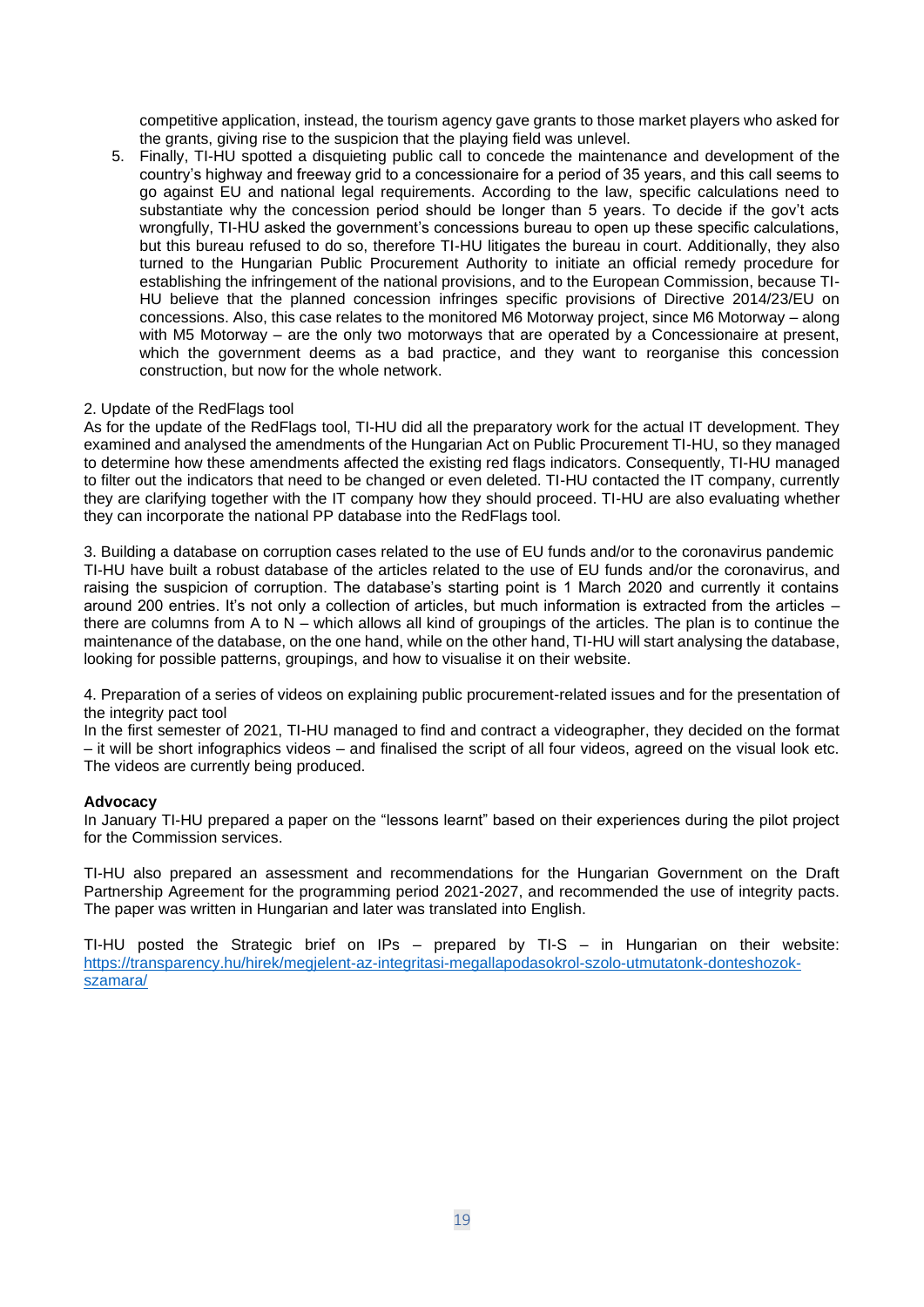# <span id="page-19-0"></span>TI ITALY

#### **Monitoring activities**

In January a second session of the short services conference was carried out on the subject of the construction of a rainwater containment tank to be built to make the railway route safe (one of the most expensive changes to the original plan) and a specific opening of a driveway in the new territory affected by the railway route. The necessary changes were approved by March and April.

Activities continue to prepare the construction site areas for project execution and activities of permits and release of obstructive (abusive) areas to be released on the route envisaged by the Municipality of Cagliari. These second activities generated a delay on the works of two months.

So the opening of the construction site moved to the end of April 2021 (instead end of February 2021) and the event with the citizens to the end of June 2021.

In date 26.02.2021 the CA sent documentation about new budget approved to the ANAC National Anticorruption Authority, this is a normal practice announced by Legislative Decree 50/2016 whose contract is submitted, in the case of increasing of the amount over 10%. The total amount of changes is 5.047.784,58 EUR and the total budget now is 23.900.355,15 EUR. This is the result of many changes promoted by the institutions after the services conference and transferred to the new executive project with great delays in the delivery of the same.

In March, works continued to prepare construction site areas, with the assignment of different areas identified in the city of Cagliari in 3 construction site areas with a total area of 8,350 square meters and other rooms of use made available to the contracting ATI.

Interlocutions already appear with bodies and technical partners that refer to infrastructures such as hydroelectric and sewer connections and high voltage underground cables and other technical elements such as tram tracks.

On 26 March at 10:00 at the ARST headquarters, partial delivery of the works was carried out to the ATI executor on the basis of the time schedule of the approved Executive Project for which the Additional Deed of subscription of a new loan resulting from an agreement has been completed with the Municipality of Cagliari.

At the end of April, the communication of the positive outcome (unanimous positive determination) of a last smaller Meeting of Regional Public Services held on 22.04.2021 made it necessary on the topic "work to open a new driveway" in the city in the area affected by the upcoming works.

So the project execution phase officially started, even if the excavations and actions on the ground -TI-IT can guess from the latest bureaucratic and administrative issues as certificates on risks and sureties - will still take some time.

The works in the project execution phase are continuing. In 30 documents received, progress is noted on various activities with the Integra consortium (the contractor) in the form of service orders, work progress certifications, documents for subcontracts and with suppliers for various reasons such as supply of bicycles, disposal of excavated materials.

The works continue with focus on more complex discussions with other entities due to gas service interference problems.

Documents and inspections with other bodies such as the Harbour Master's Office (flooding solution area), the Municipality of Cagliari, regional infrastructure services, and the trolleybus line power supply took place.

#### **Activities to communicate and promote Integrity Pacts**

TI Italy have organised the Cagliari event on June 22 in the evening, which focused on the IPs experience, reasons for delays, presentation of project execution works, part of civic monitoring with citizens. Among the speakers, TI It staff monitoring, ARST (CA) and the Contractor.

Aware of the great importance of the Integrity Pacts instrument in the national scenario of the next years 2021- 2027 in the scenario of the EU Recovery Plan and of the need to combine fast execution of works with integrity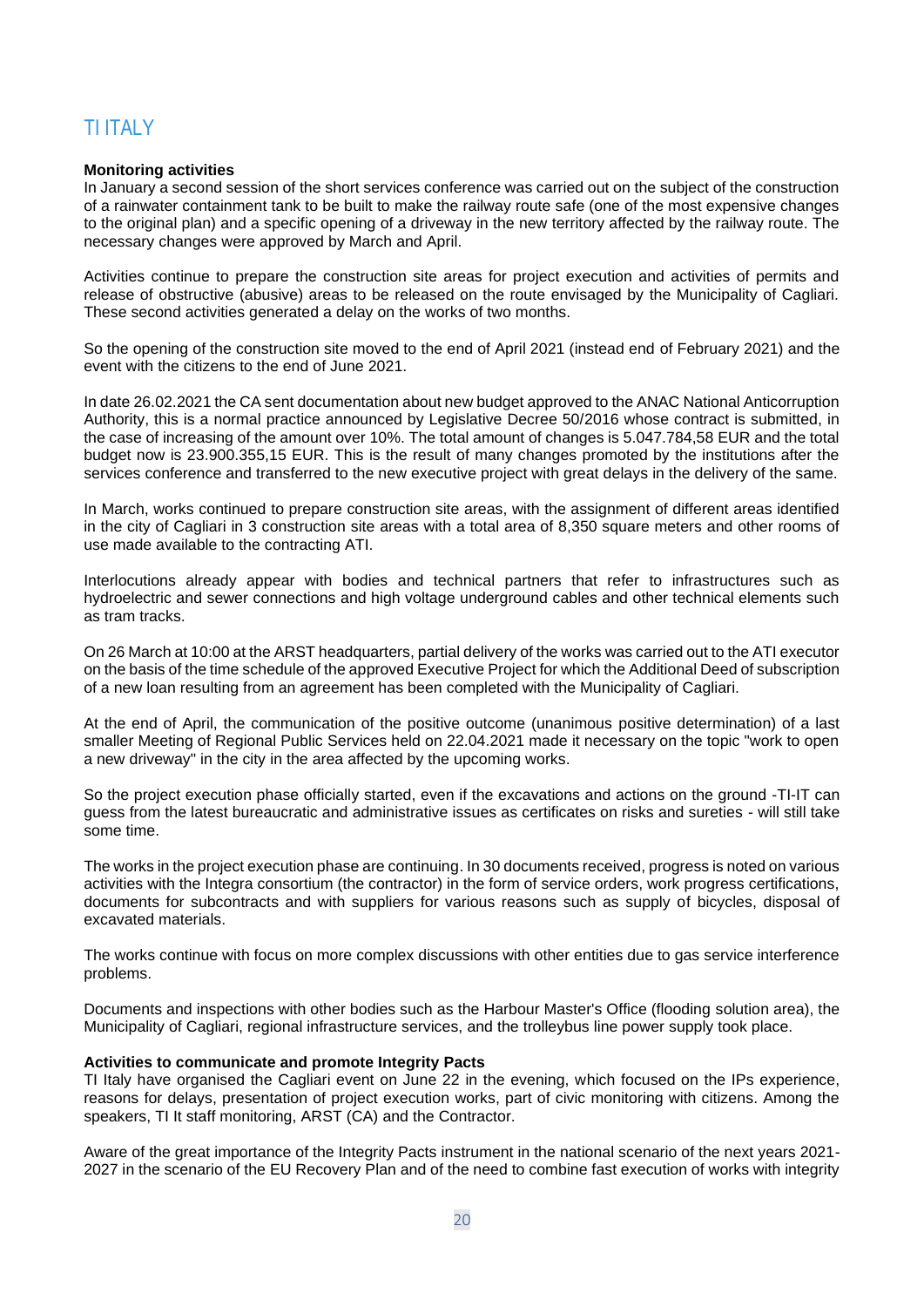safeguards, TI Italy have advertised their ongoing activities in Cagliari to possible MA and CA but also publications and testimonies of the history of the impetus of the EU Integrity Pact DG Regio 2.0 with monitoring made in several meetings (Sant'Anna University of Pisa).

By sharing the activities in progress and the opportunities to tell the experience acquired, TI Italy are preparing the ground to propose directly to some contact authorities, the experience of Integrity Pacts with monitoring, on new projects of great visibility. The Municipality of Milan and the Lombardy Region on work contracts in the municipal area or related to the event of the Milan Cortina 2026 Winter Olympics are possible objectives.

# **Social accountability work (working with affected communities)**

The photo book activity is in progress with portraits and interviews with citizens on the subway under construction. TI Italy are finalizing the portrait photos of the citizens for the photographic / sociological book on the metro route and its affected population. The book will be a collection of images of the citizens with their stories and images of the stations where today there are not yet. It will be ready in September.

# **Advocacy**

Thanks to the good relations of the President of TI Italia Iole Anna Savini with the President of ANAC (Anticorruption National Authority) Giuseppe Busia, TI-IT have again stimulated a request for participation in the working table for new guidelines on Integrity Pacts in Italy with the aim of bringing the experience Integrity Pacts 2.0 born from the participation of IPs EU DG Regio and related know-how acquisition. A reminder to ANAC President was sent at the end of April. TI-IT learned that ANAC wants to work on the subject, but first internally, and their times are not as tight as TI-IT would like. TI-IT pay attention to the opportunity to be able to enter and define collaboration.

In May TI Italy published the booklet on the IP EU DG Regio experience made in Cagliari, written by the experts with TI-IT supervision, with the aim of understanding the origin and the accumulated delays and if it is possible to understand the dynamics that are replicated and affect the national level of contracts. With 8-question interviews with 8 primary stakeholders from the regional and national scene, the booklet has become a real book of 108 pages.

On 22 April TI-IT participated in a webinar series on "Advanced Training Course Sant'Anna University of Pisa" on the topic of prevention and contrast of corporate crimes, telling the IPs EU DG Regio experience (Integrity Pacts 2.0) on Cagliari contract for the extension of the light metro in the city, bringing the changes compared to the traditional Integrity Pact 1.0 (without monitoring) widespread in Italy.

The digital edition of the book "Integrity Pacts in public procurement: tools for legality and active citizenship", created with the team of experts on the experience of Cagliari, was released on May 18.

Born as a simple research, from the idea of investigating the reasons for the delays in the contract and with the aim of fully understanding more that is reflected on the national level, it has grown over time in contributions and comments from regional and national stakeholders, bringing reflection on wide-ranging topics and institutes such as "Integrated Contract" and "Services Conference".

The narration of the experience made it possible to explain the contents of the new paradigm for the EU DG Regio Integrity Pacts with the monitoring, so that the arrival point can be a starting point, in the historical moment of opportunity and need to undertake public works of large-scale (Next Generation EU funds), the new Integrity Pacts can take on the value of a valuable contribution to transparency, monitoring, compliance with deadlines, without increasing the commitment on the part of the subjects carrying out the works.

Here is the link to the article presentation: <https://monitorappalti.it/notizia/patto-dintegrita-e-metro-di-cagliari-una-sperificazione-che-diventa-un-libro/>

The book was sent to possible partners of the Lombardy Region and the Municipality of Milan.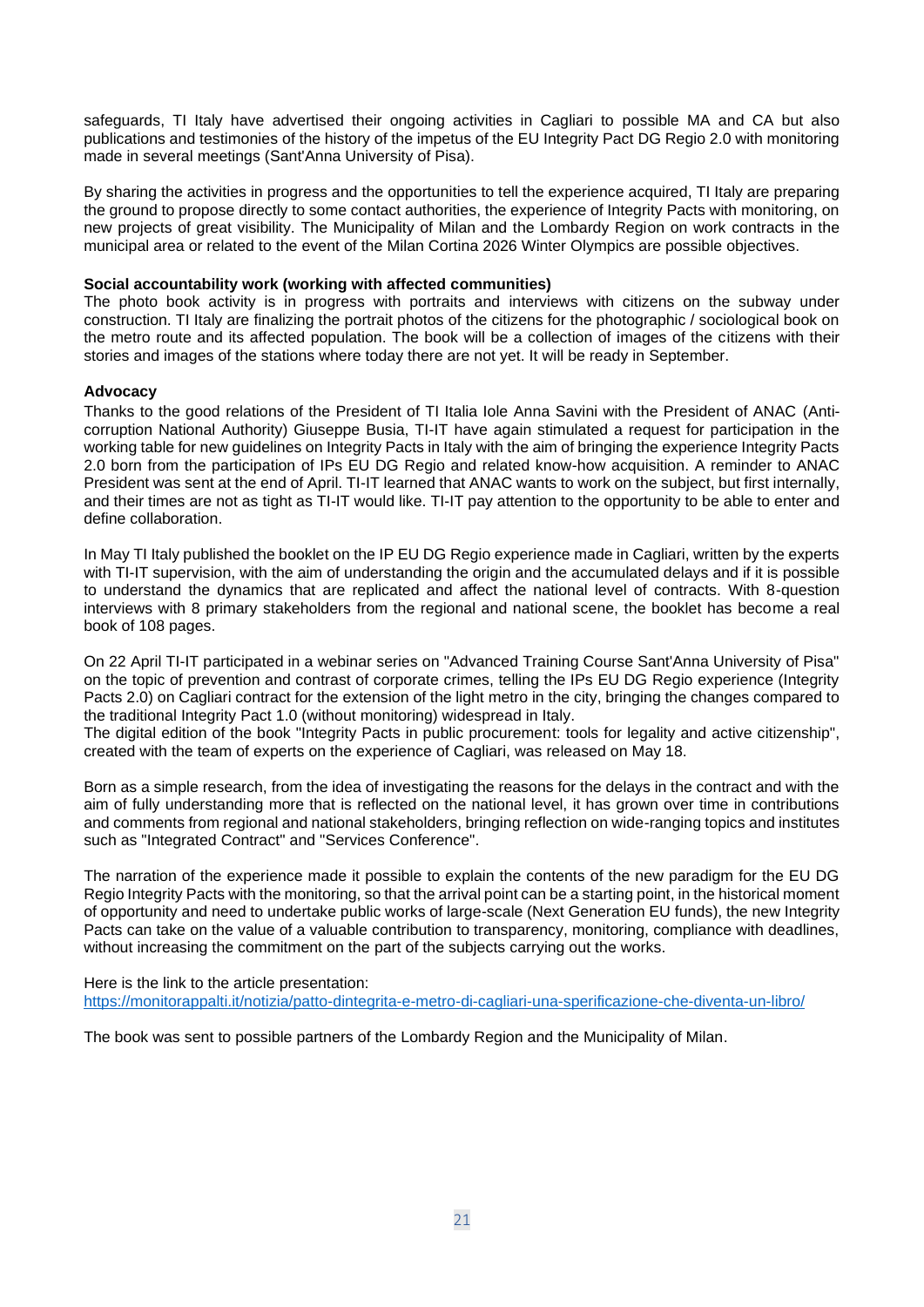# <span id="page-21-0"></span>TI LITHUANIA

#### **Monitoring activities**

During the months of January – June 2021 TI Lithuania continued its routine monitoring activities of the projects, while also discussing the MEL plan with team, reviewing lessons learned during the project and drafting strategy for the activities and possible levels of engagement of TI Lithuania's team members and experts after project ends. In addition, TI Lithuania continued its activities related to the publication of and advocacy based on the findings in the monitoring report, which will be presented in an online tool format.

#### **Advocacy**

Moreover, TI Lithuania continued working with the representatives from the Corruption and Misdemeanour Prevention Division at the Vilnius City Municipality. TI Lithuania prepared and conducted a seminar on corruption risk management for the leading staff at the Vilnius City Municipality. In total, some 20 participants took part in the seminar, which was opened by the Director of Vilnius municipality administration. The Net Promoter Score of the seminar was 67 (score range: from -100 to 100), meaning that participants are likely to recommend it to others. During the first part of the seminar the main tendencies related to transparency and anti-corruption were presented and discussed. The second part of the seminar was interactive and designed to cover practical aspects such as gifts policy, whistleblowers' protection, management of potential conflicts of interests. Participants' evaluation results showed that they found the seminar informative and useful for their daily operation. The topics for the discussion were chosen based on the employee survey conducted at the Vilnius City Municipality and also discussions with the representatives from the Corruption and Misdemeanour Prevention Division.

During the first half of the year, TI Lithuania continued to advocate for more open and transparent public procurement, more effective monitoring of it, centralized public procurement processes, transparent and accountable distribution of economic recovery funds. TI Lithuania's team members publicly commented on these matters in the media, met with public sector representatives. In addition, recommendations on the abovementioned matters were also included in TI Lithuania's proposals for the Government [\(https://bit.ly/38ikU7G\)](https://bit.ly/38ikU7G).

Last but not least, TI Lithuania's team members conducted advocacy activities during various events on the above-mentioned topics. For example, TI Lithuania's team members opened the Transparency Academy [event](https://www.facebook.com/LRSTT/photos/a.402653209789721/3727850757269933/) on risk management in public procurement; met with representatives from the PPO and Ministry [of the Economy](https://www.transparency.lt/dalyvaujame-virtualiame-susitikime-su-eimin-ir-vpt-atstovais/) and Innovation to discuss the functionalities of the new PP system SAULE IS; took part in the EU level discussions on the need for more transparent EU [stimulus public spending;](https://www.open-procurement.eu/) participated in a 4-hours long public consultation organized by the Office of the Government in Lithuania on the steps towards more open government in Lithuania and used this opportunity to advocate for more open data regarding public finances.

Finally, TI Lithuania has been cooperating with the TI Secretariat on the work of the learning product on the strategic use of data on Integrity Pacts. During the reporting period TI Lithuania together with the colleagues from TI-S finalized the final version of the questionnaires and prepared for the data collection from the partners phase. Objectives of this study are three-fold: (1) From the IP monitor's perspective, to compare public contracting data availability, accessibility and quality across the 11 countries, in relation to the monitored projects; (2) To assess information access to the Integrity Pact's monitor in terms of ease of access and quality of data available throughout each stage of the procurement process; (3) To provide concrete and comparable data about 11 countries participating in IPs and, based on it, develop EU level recommendations about availability of contracting data for monitoring purposes. TI Lithuania will collect the data, analyse the results and use the main findings for the "Next Generation IP Report".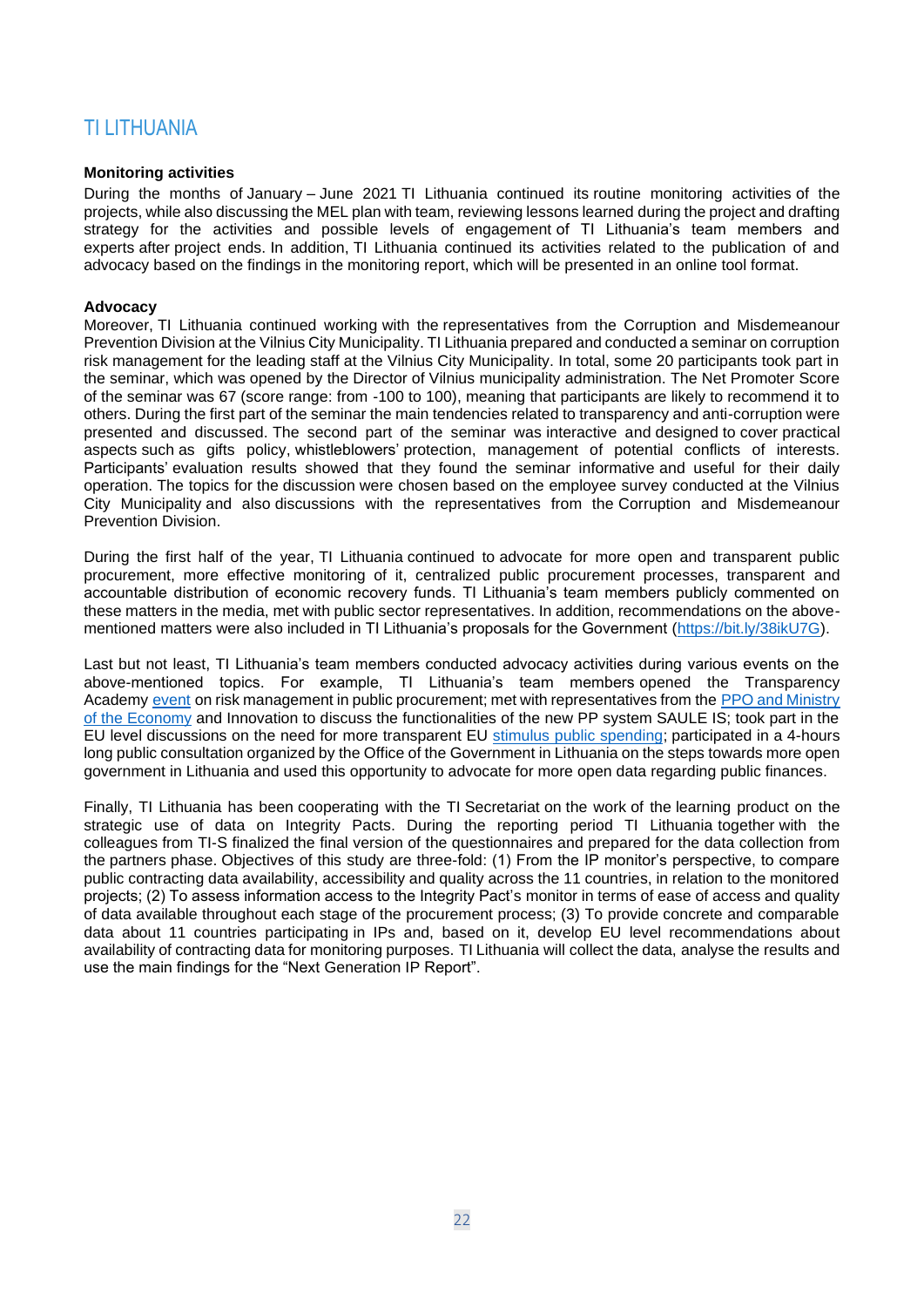# <span id="page-22-0"></span>TI PORTUGAL

### **Monitoring activities**

All monitoring activities planned for the first tender (MA02 - Renovation of the monastery door and shop) were concluded, as well as the ones foreseen for the second tender (MA01 - Conservation of the west and north façades) according to the construction plan provided by the CA.

The deadline for the works related to the conservation of the west and north façades were extended due to the pandemic restrictions in the country, and for that reason it is only possible to monitor the two final stages of this procurement process – *Contract Implementation* and *Final Accounting, Payment and Penalties* – in August/ early September, but TI-PT are quite confident that all the monitoring activities will be closed long before September, the 30<sup>th</sup>.

As said, TI-PT thought better for outreach purposes to disseminate all the monitoring activities though a solo document, published online in Portuguese and English, which is already being prepared.

#### **Social accountability work (working with affected communities)**

Project implementation during the first half of 2021 continued to be affected by the COVID-19 crisis. Preventive measures to contain the virus were still in force, blocking the possibility of organizing public events and any gatherings with more than 10 people.

For this reason, TI-PT decided to develop an online guided tour by producing a video documentary of the key features of the IP piloted in Portugal and testimonials from participants, distributed by 5 episodes. The dissemination is set for starting in the last week of July, lasting until September, in preparation of the final event.

#### **Advocacy and Activities to communicate and promote Integrity Pacts**

Between January-June 2021 TI-PT continued to develop the communication and engagement plan through the website, the clean contracting campaign webpage and social media.

TI-PT were also very active in disseminating information and recommendations based on the IP best practices. During these months TI-PT:

- presented the IP experience at the webinar "*Fundamental rights, the rule of law and the post-COVID-19 recovery*" organised by the EESC FRRL Group, and organised a follow-up meeting with SG RECOVER to discuss opportunities to monitor the Recovery and Resilience Plans;
- drafted a new commitment on Public Contracting to be inscribed in the next OGP National Action Plan;
- presented recommendations to the National Anticorruption Strategy approved by the government;
- presented recommendations to the Portuguese Recovery and Resilience Plan;
- launched a new EU Open Procurement Coalition together with Open Contracting Partnership and other CSOs in Europe;
- assisted environmental groups and CSOs in assessing corruption risks and lack of transparency linked with the management of the Environment Fund.
- participated in several media inquiries;
- organized a co-creation workshop for the next OGP action Plan
- organized a workshop for the CA leadership on the value of citizen engagement and civic monitoring in public procurement procedures to increase trust and accountability, as well as for the need to monitor the CAs performance by using procurement data.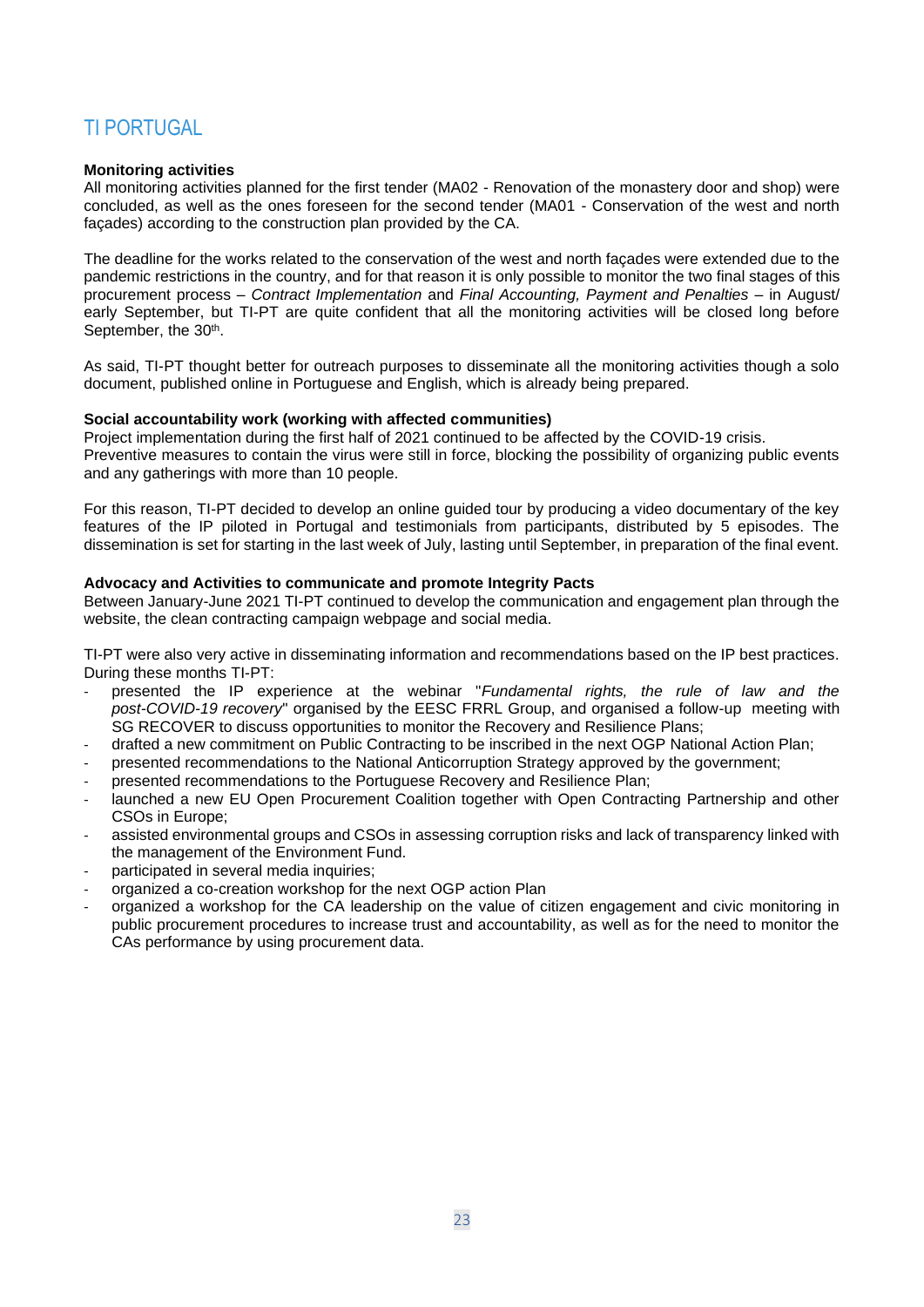# <span id="page-23-0"></span>TI ROMANIA AND INSTITUTE FOR PUBLIC POLICY

# **Monitoring activities**

The National Cadastre and Real Estate Publicity Agency (ANCPI) developed tender documents in 2018 and launched the procurement by publishing these documents, at the end of 2018 and 2019. In 2020 Technical Specifications and prices estimations have been revised, after a market consultation process. New tenders have been launched and re-launched in 2020 for the selection of contractors for as many municipalities as possible. Monitoring the activities is ongoing with no special concerns or risks related to project implementation from the perspective of integrity. The independent monitor recommended ANCPI to strengthen its integrity system and especially the reporting/whistleblowing channel and the internal regulation on preventing and dealing with conflicts of interest during the reception of completed services.

Cadastre service implementation is delayed by two factors:

- Contracting of cadastre services for 660 municipalities is delayed and contracts have been signed or are prepared to be signed for less than half of the municipalities because of market conditions: there are not enough economic operators with capacity to provide the needed services to cover the demand from the National Cadastre Agency.
- During implementation, finalising services can be delayed by the lack of needed collaboration for systematic cadastre from local authorities and large public landowners (Water administration, Forest administration etc.)

Recommendations of advocacy organised by the National Cadastre Agency to mobilise the support of local authorities and other involved institutions have been made by the independent monitor. Due to management changes at the level of ANCPI and COVID-19 the implementation of this recommendation was delayed, but its implementation is planned.

The Ministry of Culture developed tender documents in 2018 and launched the procurement by publishing these documents, at the end of 2018 and 2019. A new tender was re-launched in 2020. Tenders documents have been revised by the independent monitor. The reporting period January-June 2021 included monitoring the communication and cooperation of the Contracting Authorities and the contractors, including participation to meetings between the Contracting Authorities and the contractors and the revision of the deliverables submitted by the contractors.

The complexity of the web development services for the platform Culturalia.ro proved to be grated than expected. Although the dialogue at the beginning of service provision was very good, cooperation started to be problematic at the beginning of 2021, with large expectation form the contracting authority and underperformance from the contractor. The independent monitor recommended to the contractor to implement the contract as provided by the terms of references, providing all necessary services (with reference to uploading cultural resources on the programmed platform Culturalia.ro). This recommendation, together with the communication from contracting authority, contributed to employ a consultant for crisis management and to assume the activity of uploading cultural resources on the programmed platform (the programming was part of the same contract): Culturalia.ro. The contractor stopped delaying service implementation (situation that was noticed for a few months, especially January-March 2021). This also generated increased mobilisation of the contractor staff for the project. The large number of comments from the contracting authority, approached with no particular order before, have been prioritized in March 2021 and after analysis the two parties concluded that a no cost extension addendum to the procurement contract needed to be concluded. This ensured that enough time is allocated for the finalisation of services and reception of all services already provided, considering existing delays generated by the complexity of the services (Culturalia.ro platform).

The independent monitor presence to most of the meetings between the contracting authority and the contractor ensured that discussions, even when referring to delicate contractual aspects and generating disputes, are approached with moderation and always prioritising public interest. This was confirmed by the feedback received by the monitor from both the contracting authority and the contractor.

The Ministry of Education re-started the preparation of the project "The Integrated System for School Management" (that will include the e-catalogue) in April 2020 after a suspension that started in November 2019, when the project lost the project manager. The independent monitor revised the changes to the tender documents and recommended organising a public consultation on the e-catalogue functions and a market consultation for the requested solution in May 2020 and reiterated the recommendation in June and July 2020. The public consultation and market consultation took place eventually in September 2020. They show the project is extremely relevant and very needed by the school communities and the required services are feasible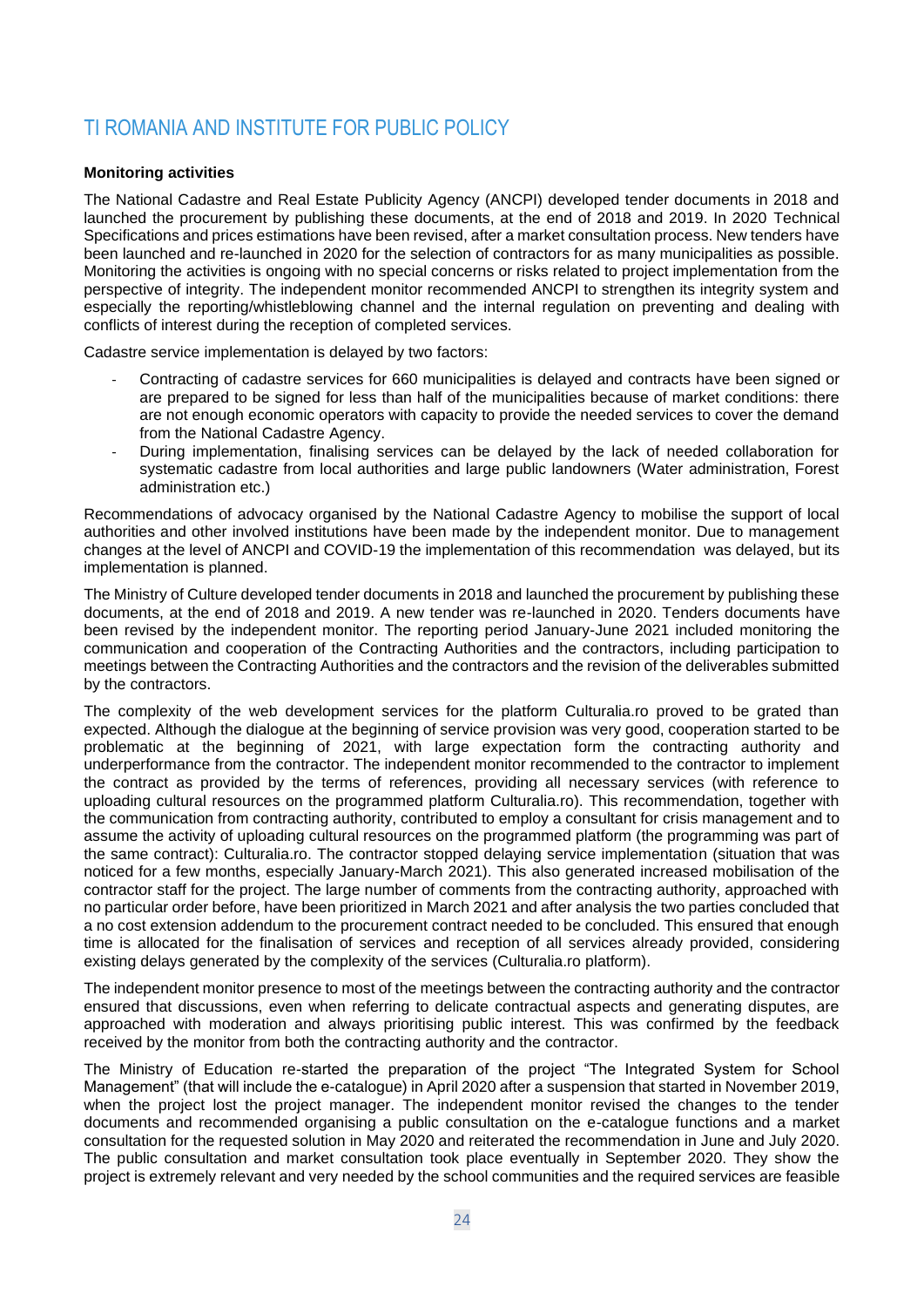from the point of view of potential bidders. However, risks related with the complexity of the procurement need to be taken into account in project management. The tender for the electronic system (platform) for the "The Integrated System for School Management" (the e-catalogue) have been published after revisions in December 2020, but withdraw after receiving comments from the National Public Procurement Agency in the ex-ante control process. A revision of the tender specification to update them (as they have been drafted in 2019 and are outdated in 2021) was decided, but the tender was not finished in the first six months of 2021. Although this is a good reason in principle, the project delays are substantial and endanger the achievement of results until the end of EU support (2023).

Since March 2020 Romania is affected by the COVID-19 pandemic and related crisis. New policies and legislation regarding public procurement have been published during this period and the project team analysed it for the manner in which they interacted with pre-existing legislation, how they were applied, the problems that arose and any irregularities that might have arisen. Moreover, the research on private sector, civil society and mass media perception on public procurement (taken into account the effects of COVID-19 pandemic and related crisis) has been conducted to understand the impact of these elements on the procurement. Results of research (published in May and also to be published in the next reporting period) show the need for IP procurement monitoring in the context of important risks for procurement integrity still very much present in Romania.

#### **Activities to communicate and promote integrity pacts**

Communication about integrity pacts and their promotion have been carried out by TI-Romania and IPP using different channels:

- Social media (Facebook) with at least 1 post every two weeks;
- Organising events and using events organised within other projects to promote IPs. IPs are an important recommendation of the Business Integrity Country Agenda (BICA) assessment report, therefore communication about IPs is integrated in advocacy within the BICA project. Meetings with private sector representatives (including business organisations) and civil society organisations have been organised to promote IPs in 2021.

In June 2021 TI-RO & IPP launched an online campaign promoting Integrity Pacts. The spots are available on YouTube [\(https://www.youtube.com/channel/UCOJe\\_\\_E\\_KK1p84jrK1xchNQ\)](https://www.youtube.com/channel/UCOJe__E_KK1p84jrK1xchNQ) and promoted online on several news website. The campaign reached over 500.000 persons in June 2021.

#### **Advocacy**

Communication with the National Agency for Public Procurement has intensified during the reporting period in order to promote the Integrity Pact as a good practice in the practice library on the Agency's website. This was achieved in June 2021 and it is an encouragement for contracting authorities to use Integrity Pacts and a source of information about Integrity Pacts for procurement experts on the platform/information source they use for official clarifications and good practices recommended by the regulating authority in the field of public procurement.

Moreover, in the process of adopting a new anticorruption strategy for Romania, Integrity Pacts are mentioned as a good practice in the report on the implementation of the National Anticorruption Strategy, published in May 2021 and continuing the support and promotion for civil society monitoring of public procurements continue to be a strategic priority according to the draft presented by the Ministry of Justice.